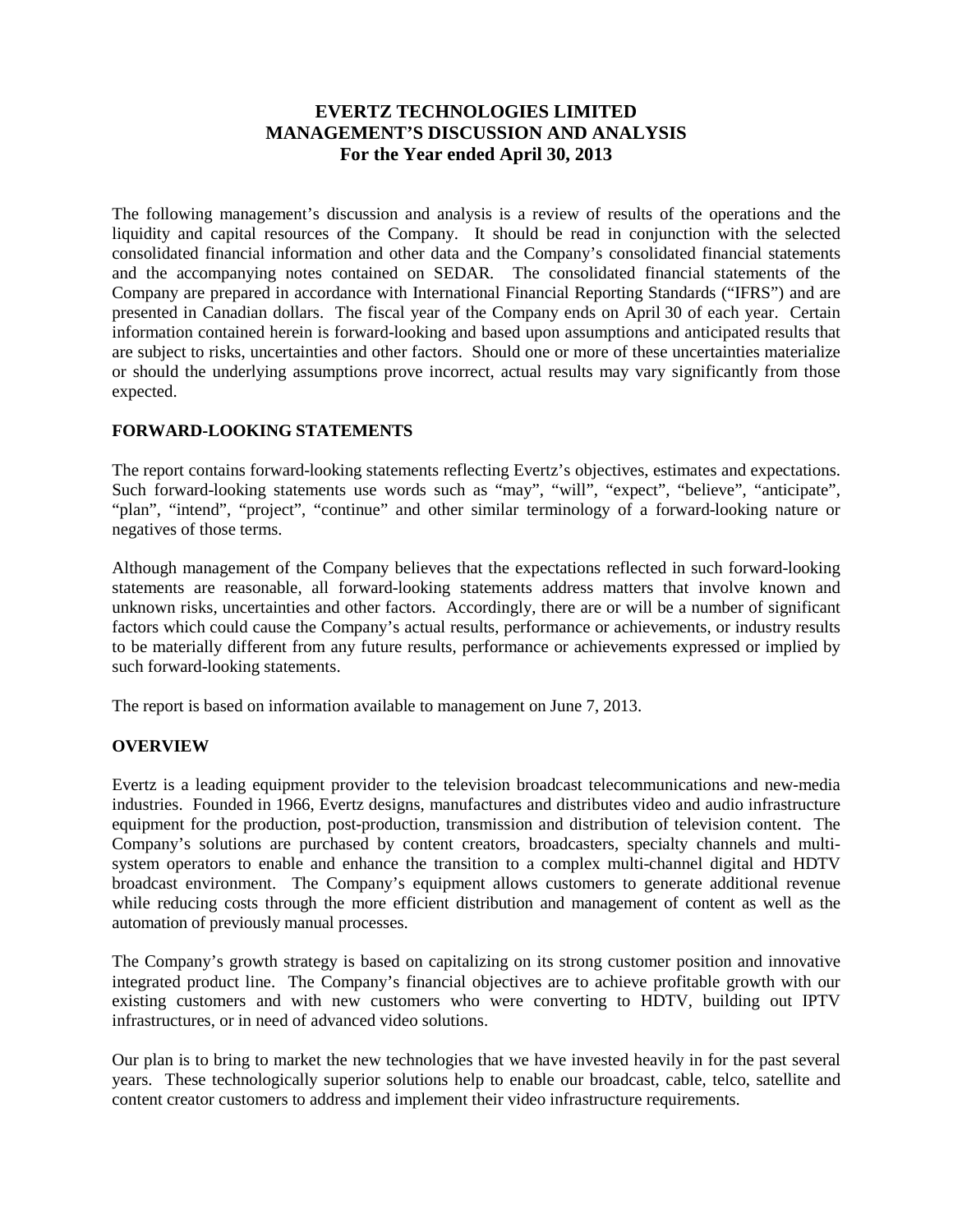Our broadcast customers continue to operate in a challenging economic environment which impacts their ability to incur capital expenditures and often results in projects being scaled back or postponed to later periods.

While it does appear that industry conditions are showing some improvement in certain geographical areas, it is unclear what the time frame will be for our customers to convert this to equipment purchases.

#### **SIGNIFICANT ACCOUNTING POLICIES**

Outlined below are those policies considered particularly significant:

#### *Basis of Measurement*

The financial statements have been prepared on the historical cost basis except for certain financial assets and liabilities which are stated at fair value. Historical cost is generally based on the fair value of the consideration given in exchange for assets.

#### *Functional and Presentation Currency*

The financial statements are presented in Canadian dollars, which is the Company's functional currency. All financial information presented in Canadian dollars has been rounded to the nearest thousand.

#### *Basis of Consolidation*

The financial statements incorporate the financial statements of the Company and entities controlled by the Company (its subsidiaries). Control is achieved where the Company has the power to govern the financial and operating policies of an entity so as to obtain benefits from its activities.

The results of subsidiaries acquired or disposed of are included in the consolidated statements of earnings and comprehensive income from the effective date of acquisition and up to the effective date of disposal, as appropriate. Total comprehensive income of subsidiaries is attributed to the owners of the Company and to the non-controlling interests even if this results in the non-controlling interests having a deficit balance.

All intra-Company transactions, balances, income and expenses are eliminated in full on consolidation.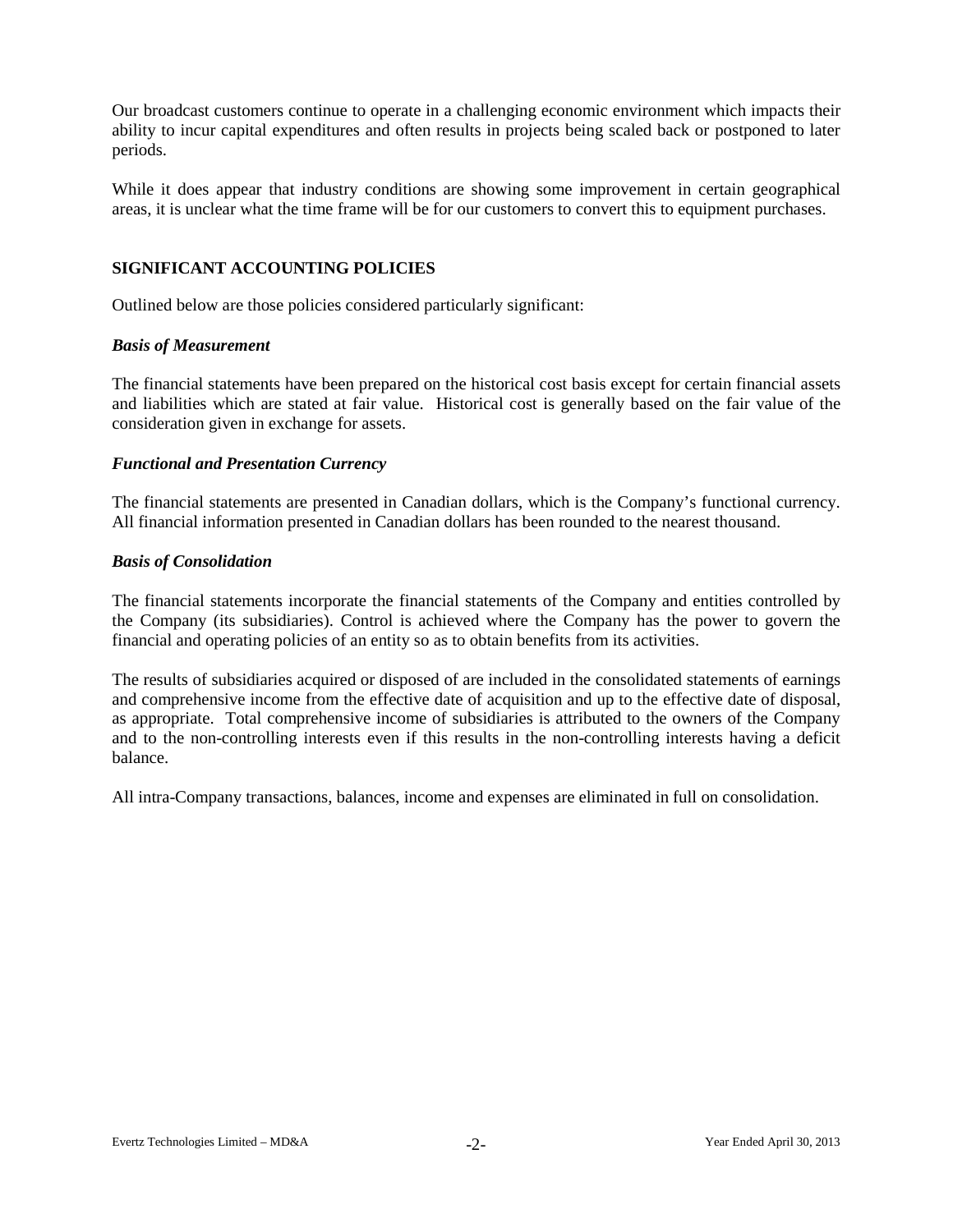## *Business Combinations*

Business combinations are accounted for using the acquisition method. The cost of the acquisition is measured at the aggregate of the fair values, at the date of acquisition, of assets transferred, liabilities incurred or assumed, and equity instruments issued by the Company. The acquiree's identifiable assets and liabilities assumed are recognized at their fair value at the acquisition date. Acquisition-related costs are recognized in earnings as incurred. Any contingent consideration is measured at fair value on date of the acquisition and is included as part of the consideration transferred. The fair value of the contingent consideration liability is re-measured at each reporting date with corresponding gain/loss recognized in earnings. The excess of the consideration over the fair value of the net identifiable assets and liabilities acquired is recorded as goodwill.

On an acquisition by acquisition basis, any non-controlling interest is measured either at the fair value of the non-controlling interest or at the fair value of the proportionate share of the net identifiable assets acquired. Goodwill arising on an acquisition of a business is carried at cost as established at the date of acquisition of the business less accumulated impairment losses, if any.

#### *Revenue Recognition*

Revenue is measured at the fair value of consideration received or receivable, net of discounts and after eliminating intercompany sales.

Where revenue arrangements have separately identifiable components, the consideration received or receivable is allocated to each identifiable component and the applicable revenue recognition criteria are applied to each of the components.

Revenue is derived from the sale of hardware and software solutions including related services, training and commissioning. Revenue from sales of hardware and software are recognized upon shipment, provided that the significant risks and rewards of ownership have been transferred to the customer, the Company retains neither continuing managerial involvement to the degree usually associated with ownership nor effective control over the goods sold, revenue can be reliably measured and its probable that the economic benefits will flow to the Company. Service revenue is recognized as services are performed

Certain of the Company's contracts are long-term in nature. When the outcome of the contract can be assessed reliably, the Company recognizes revenue on long-term contracts using the percentage of completion method, based on costs incurred relative to the estimated total contract costs. When the outcome of the contract cannot be assessed reliably contract costs incurred are immediately expensed and revenue is recognized only to the extent that costs are considered likely to be recovered.

# *Interest revenue*

Interest revenue is recognized when it is probable that the economic benefits will flow to the Company and the amount of revenue can be measured reliably. Interest revenue is accrued on a time basis, by reference to the principal outstanding and at the effective interest rate applicable, which is the rate that exactly discounts estimated future cash receipts through the expected life of the financial asset to that asset's net carrying amount on initial recognition.

# *Cash and cash equivalents*

Cash and cash equivalents include cash on hand and in the bank, net of outstanding bank overdrafts.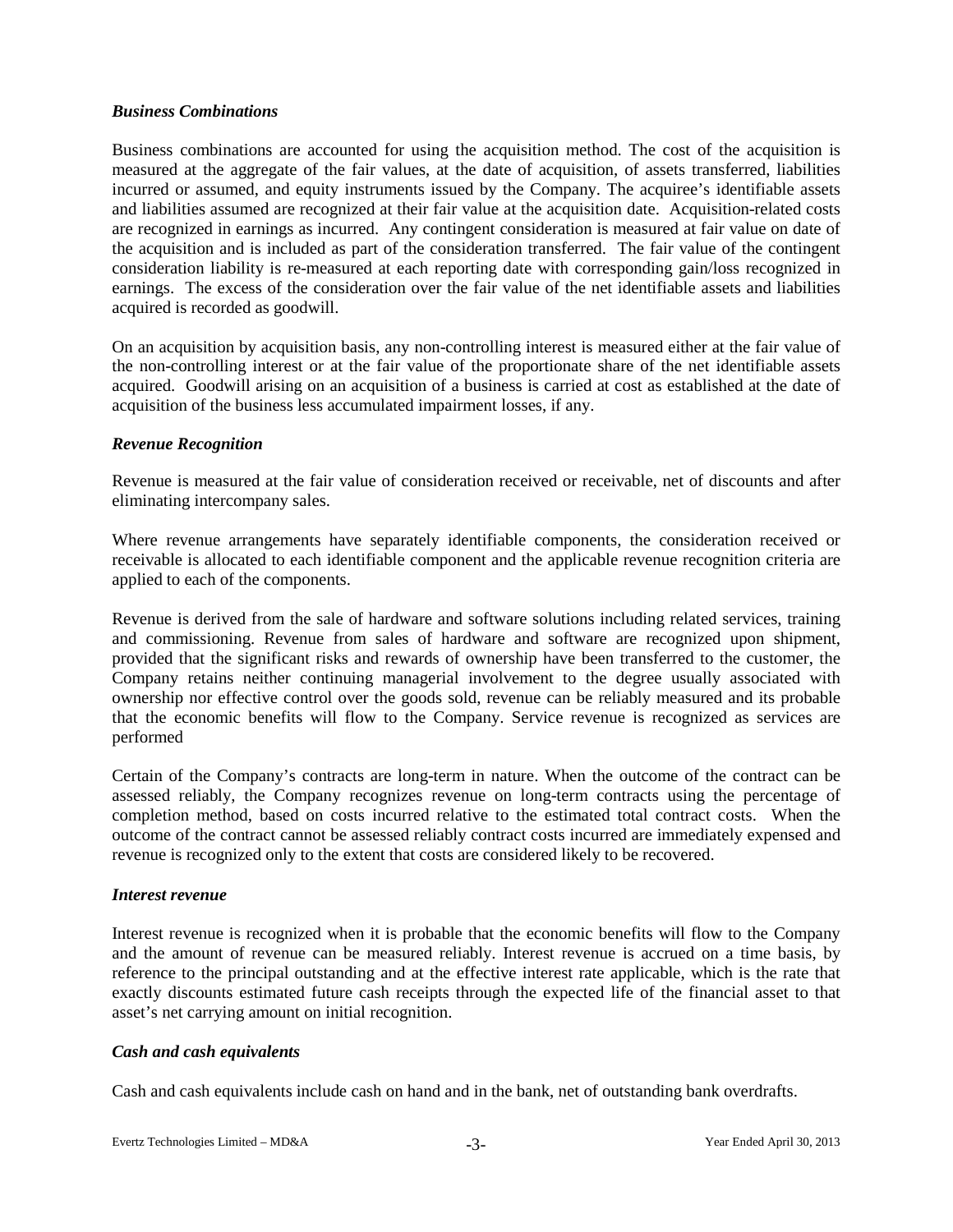# *Inventories*

Inventories consist of raw materials and supplies, work in progress and finished goods. Inventories are stated at the lower of cost and net realizable value. Cost is determined on a weighted average basis and includes raw materials, the cost of direct labour applied to the product and the overhead expense.

Net realizable value represents the estimated selling price for inventories less all estimated costs of completion and costs necessary to make the sale.

#### *Property, plant and equipment*

Property, plant and equipment are stated at cost less accumulated depreciation and any recognized impairment loss. Where the costs of certain components of an item of property, plant and equipment are significant in relation to the total cost of the item, they are accounted for and depreciated separately. Depreciation expense is calculated based on depreciable amounts which is the cost of an asset less residual value and is recognized in earnings on a straight-line basis over the estimated useful life of the related asset. Borrowing costs are capitalized to the cost of qualifying assets that take a substantial period of time to be ready for their intended use.

The estimated useful lives are as follows:

| <b>Asset</b>                       | <b>Basis</b>  | Rate            |
|------------------------------------|---------------|-----------------|
| Office furniture and equipment     | Straight-line | 10 years        |
| Research and development equipment | Straight-line | 5 years         |
| Machinery and equipment            | Straight-line | $5 - 15$ years  |
| Leaseholds                         | Straight-line | 5 years         |
| <b>Building</b>                    | Straight-line | $10 - 40$ years |
| Airplanes                          | Straight-line | $10 - 20$ years |

The gain or loss arising on the disposal or retirement of an asset is determined as the difference between the sales proceeds and the carrying amount of the asset and is recognized in earnings.

The Company reviews the residual value, estimated useful life and the depreciation method annually.

#### *Impairment of non-financial assets*

Goodwill is tested for impairment annually, or whenever events or changes in circumstances indicate that the carrying amount may be more than its recoverable amount. At each reporting period, the Company reviews the carrying amounts of its other non-financial assets to determine whether there is any indication that those assets have suffered an impairment loss. If any such indication exists, the recoverable amount of the asset is estimated in order to determine the extent of the impairment loss (if any). Where the asset does not generate cash inflows that are largely independent from other assets, the Company estimates the recoverable amount of the cash-generating unit ("CGU") to which the asset belongs. Goodwill is allocated to a group of CGU's based on the level at which it is monitored for internal reporting purposes.

Recoverable amount is the higher of fair value less costs to sell and value in use. In assessing value in use, the estimated future cash flows are discounted to their present value using a pre-tax discount rate that reflects current market assessments of the time value of money and the risks specific to the asset for which the estimates of future cash flows have not been adjusted.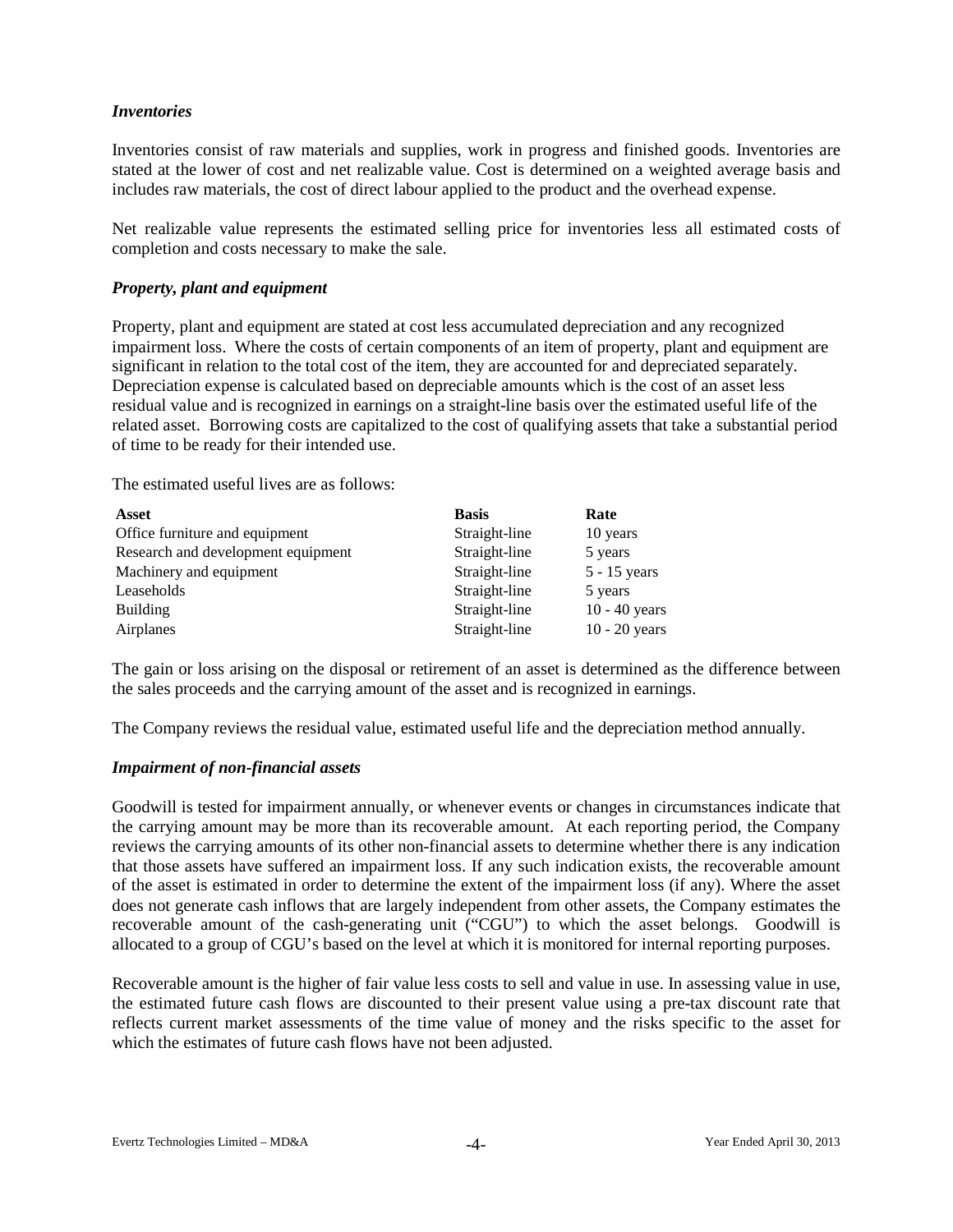If the recoverable amount of an asset or CGU is estimated to be less than its carrying amount, the carrying amount of the asset or CGU is reduced to its recoverable amount. An impairment loss relating to a CGU to which goodwill has been allocated, is allocated to the carrying amount of the goodwill first. An impairment loss is recognized immediately in earnings.

An impairment loss in respect of goodwill is not reversed. Where an impairment loss subsequently reverses for other non-financial assets, the carrying amount of the asset or CGU is increased to the revised estimate of its recoverable amount, but so that the increased carrying amount does not exceed the carrying amount that would have been determined had no impairment loss been recognized for the asset or CGU in prior years. A reversal of an impairment loss is recognized immediately in earnings.

#### *Intangible Assets*

#### *Intangible assets*

Intangibles assets represent intellectual property acquired through business acquisitions and are recorded at cost less any impairment loss and are amortized using the straight–line method over a four–year period. The estimated useful life and amortization method are reviewed at the end of each reporting period.

#### *Research and development*

All research and development expenditures are expensed as incurred unless a development project meets the criteria for capitalization. Development expenditures are capitalized only if development costs can be measured reliably, the product of process is technically and commercially feasible, future economic benefits are probable and the Company intends to and has sufficient resources to complete development and to use or sell the asset. No internally generated intangible assets have been recognized to date.

Research and development expenditures are recorded gross of investment tax credits and related government grants. Investment tax credits for scientific research and experimental development are recognized in the period the qualifying expenditures are incurred if there is reasonable assurance that they will be realized.

# *Provisions*

Provisions are recognized when the Company has a present obligation (legal or constructive) as a result of a past event, it is probable that the Company will be required to settle that obligation and a reliable estimate can be made of the amount of the obligation.

The amount recognized as a provision is the best estimate of the consideration required to settle the present obligation at the reporting period, taking into account the risks and uncertainties surrounding the obligation. Where a provision is measured using the cash flows estimated to settle the present obligation, its carrying amount is the present value of those cash flows.

When some or all of the economic benefits required to settle a provision are expected to be recovered from a third party, a receivable is recognized as an asset if it is virtually certain that reimbursement will be received and the amount of the receivable can be measured reliably.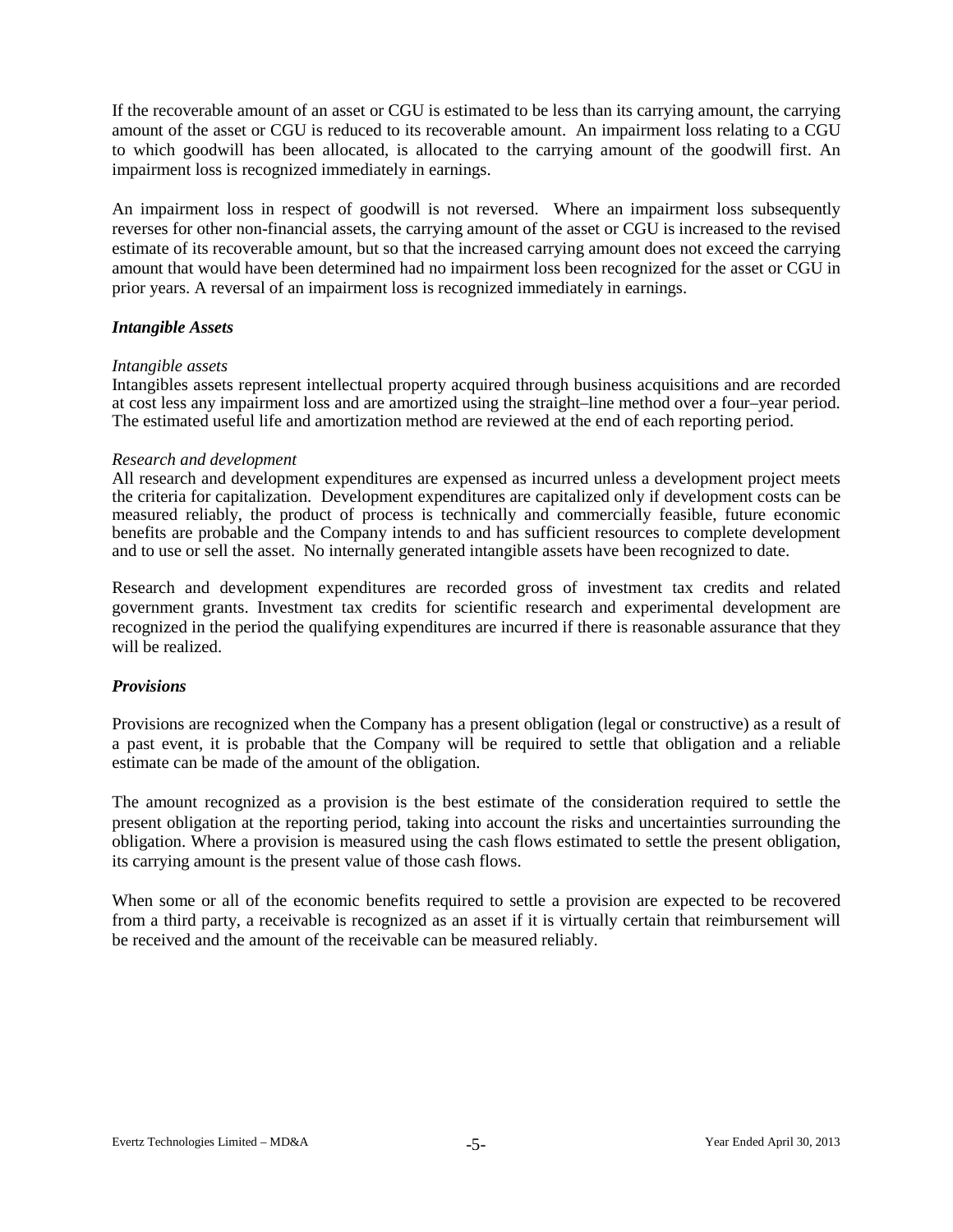# *Leasing*

Leases are classified as finance leases whenever the terms of the lease transfer substantially all the risks and rewards of ownership to the lessee. All other leases are classified as operating leases.

Assets held under finance leases are recognised as assets of the Company at their fair value or, if lower, at the present value of the minimum lease payments, each determined at the inception of the lease. The corresponding liability to the lessor is included in the Statement of financial position as a finance lease obligation.

Rentals payable under operating leases are charged to earnings on a straight-line basis over the term of the relevant lease.

#### *Foreign Currency Translation*

The individual financial statements of each subsidiary entity are presented in the currency of the primary economic environment in which the entity operates (its functional currency). For the purpose of the consolidated financial statements, the results and financial position of each group entity are presented in Canadian dollars ('CDN'), which is the functional currency of the parent Company and the presentation currency for the financial statements.

In preparing the financial statements of the individual entities, transactions in currencies other than the entity's functional currency (foreign currencies) are recognized at the rates of exchange prevailing at the dates of the transactions. At the end of each reporting period, monetary items denominated in foreign currencies are retranslated at the rates prevailing at that date. Exchange differences are recognized in earnings in the period in which they arise. Non-monetary items that are measured in terms of historical cost in a foreign currency are not retranslated.

For the purpose of presenting consolidated financial statements, the assets and liabilities of the Company's foreign operations are expressed in Canadian dollars using exchange rates prevailing at the end of the reporting period. Income and expense items are translated at the average exchange rates for the period. Foreign currency gains and losses are recognized in other comprehensive income. The relevant amount in cumulative foreign currency translation adjustment is reclassified into earnings upon disposition or partial disposition of a foreign operation and attributed to non-controlling interests as appropriate.

#### *Income Taxes*

#### *Current tax*

The tax currently payable is based on taxable profit for the year. Taxable profit differs from net earnings as reported in the statement of earnings because it excludes items of income or expense that are taxable or deductible in other years and it further excludes items that are never taxable or deductible. The Company's liability for current tax is calculated using tax rates that have been enacted or substantively enacted by the statement of financial position date.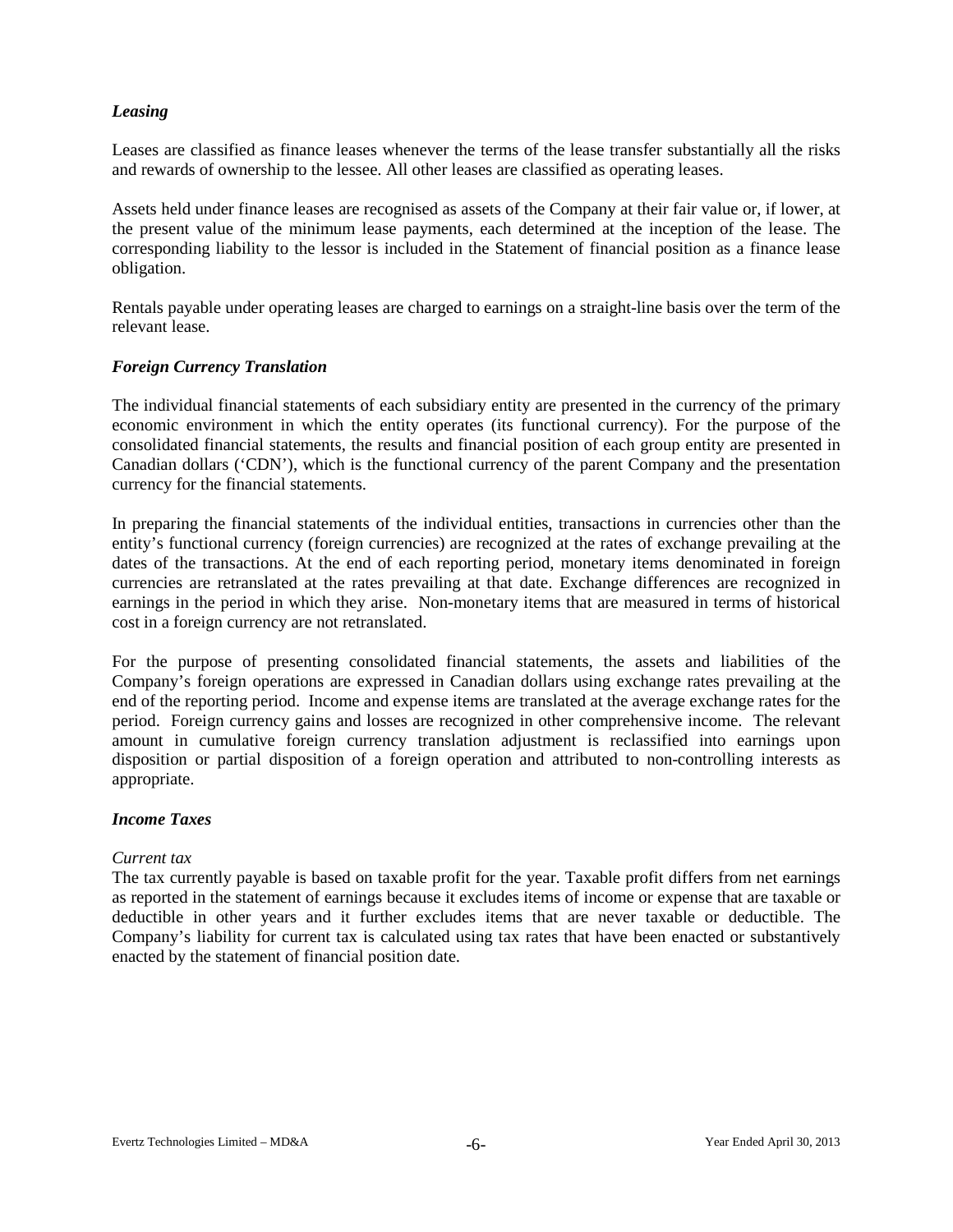#### *Deferred tax*

Deferred tax is the tax expected to be payable or recoverable on unused tax losses and credits, as well as differences between the carrying amounts of assets and liabilities in the financial statements and the corresponding tax bases used in the computation of taxable profit. Deferred tax liabilities are generally recognized for all taxable temporary differences and deferred tax assets are recognized to the extent that it is probable that taxable profits will be available against which unused tax losses, credits and other deductible temporary differences can be utilized. Such assets and liabilities are not recognized if the temporary difference arises from the initial recognition of goodwill or from the initial recognition (other than in a business combination) of other assets and liabilities in a transaction that affects neither the taxable profit nor the accounting profit.

The carrying amount of deferred tax assets is reviewed at each reporting period and reduced to the extent that it is no longer probable that sufficient taxable profits will be available to allow all or part of the asset to be recovered.

Deferred tax is calculated at the tax rates that are expected to apply in the period when the liability is settled or the asset is realized. The measurement of deferred tax liabilities and assets reflects the tax consequences that would follow from the manner in which the Company expects, at the end of the reporting period, to recover or settle the carrying amount of its assets and liabilities. Deferred tax is charged or credited to earnings, except when it relates to items charged or credited directly to other comprehensive income or equity, in which case the deferred tax is also dealt with in other comprehensive income or equity.

# *Share Based Compensation*

Equity-settled share-based payments to employees and others providing similar services are measured at the fair value of the equity instruments at the grant date. Details regarding the determination of the fair value of equity-settled share-based transactions are set out in note 15 of consolidated financial statements.

The fair value determined at the grant date of the equity-settled share-based payments is expensed on a straight-line basis over the vesting period of the option based on the Company's estimate of the number of equity instruments that will eventually vest. At each reporting period, the Company revises its estimate of the number of equity instruments expected to vest. The impact of the revision of the original estimates, if any, is recognized in earnings such that the cumulative expense reflects the revised estimate, with a corresponding adjustment to share based payment reserve.

# *Earnings per Share*

The Company presents basic and diluted earnings per share (EPS) data for its common shares. Basic EPS is calculated by dividing the net earnings attributable to shareholders by the weighted average number of common shares outstanding during the period. Diluted EPS is determined by adjusting the net earnings attributable to shareholders and the weighted average number of common shares outstanding for the effects of all potentially dilutive common shares, which is comprised of share options granted to employees with an exercise price below the average market price.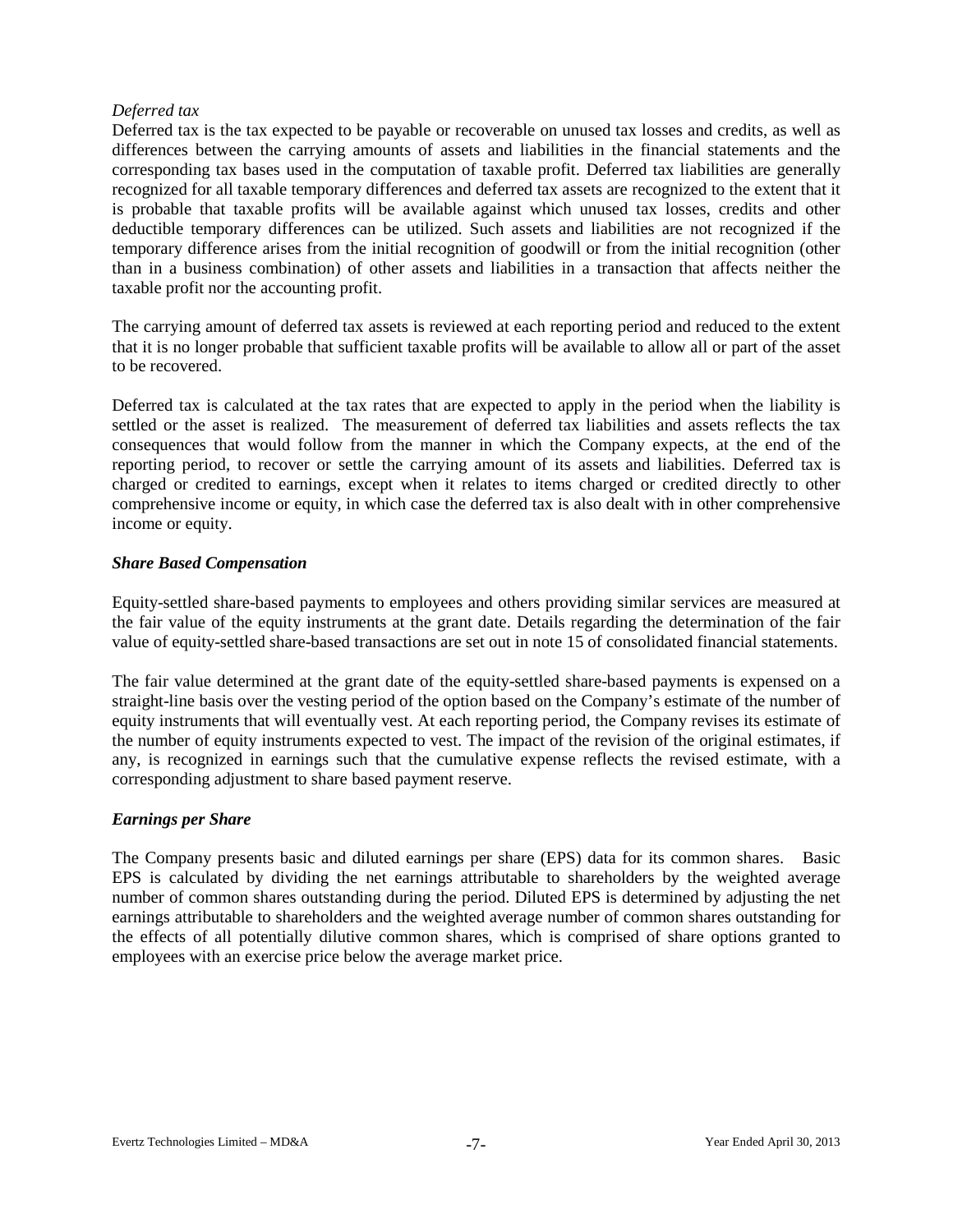# *Borrowing Costs*

Borrowing costs directly attributable to the acquisition, construction or production of qualifying assets, which are assets that necessarily take a substantial period of time to get ready for their intended use or sale, are added to the cost of those assets, until such time as the assets are substantially ready for their intended use or sale.

Investment income earned on the temporary investment of specific borrowings pending their expenditure on qualifying assets is deducted from the borrowing costs eligible for capitalisation.

All other borrowing costs are recognized in earnings in the period in which they are incurred.

#### *Investment Tax Credits*

The Company is entitled to investment tax credits, which are earned as a percentage of eligible research and development expenditures incurred in each taxation year. Investment tax credits relate entirely to the Company's research and development expenses in the consolidated statement of earnings but are presented separately in the consolidated statement of earnings for information purposes. Investment tax credits are recognized and recorded within income tax receivable when there is reasonable assurance they will be received.

#### *Financial Instruments*

The Company's financial assets and liabilities which are initially recorded at fair value and subsequently measured based on their assigned classifications as follows:

| <b>Asset/Liability</b>       | Category                          | <b>Measurement</b> |
|------------------------------|-----------------------------------|--------------------|
| Cash and cash equivalents    | Loans and receivables             | Amortized cost     |
| Instruments held for trading | Fair value through profit or loss | Fair value         |
| Trade and other receivables  | Loans and receivables             | Amortized cost     |
| Trade and other payables     | Other liabilities                 | Amortized cost     |
| Long term debt               | Other liabilities                 | Amortized cost     |
| Contingent consideration     | Fair value through profit or loss | Fair value         |

# *Financial Assets*

All financial assets are initially measured at fair value, plus transaction costs, except for those financial assets classified as fair value through profit or loss, which are initially measured at fair value. Transaction costs in respect of financial instruments are fair value through profit or loss are recognized in earnings immediately. Transaction costs in respect of other financial instruments are included in the initial measurement of the financial instrument.

Financial assets are classified into the following specific categories: financial assets "at fair value through profit or loss" (FVTPL), "held-to-maturity" investments, "available-for-sale" (AFS) financial assets and "loans and receivables". The classification depends on the nature and purpose of the financial assets and is determined at the time of initial recognition.

Financial assets at FVTPL are stated at fair value, with any gains or losses arising on re-measurement recognized in earnings.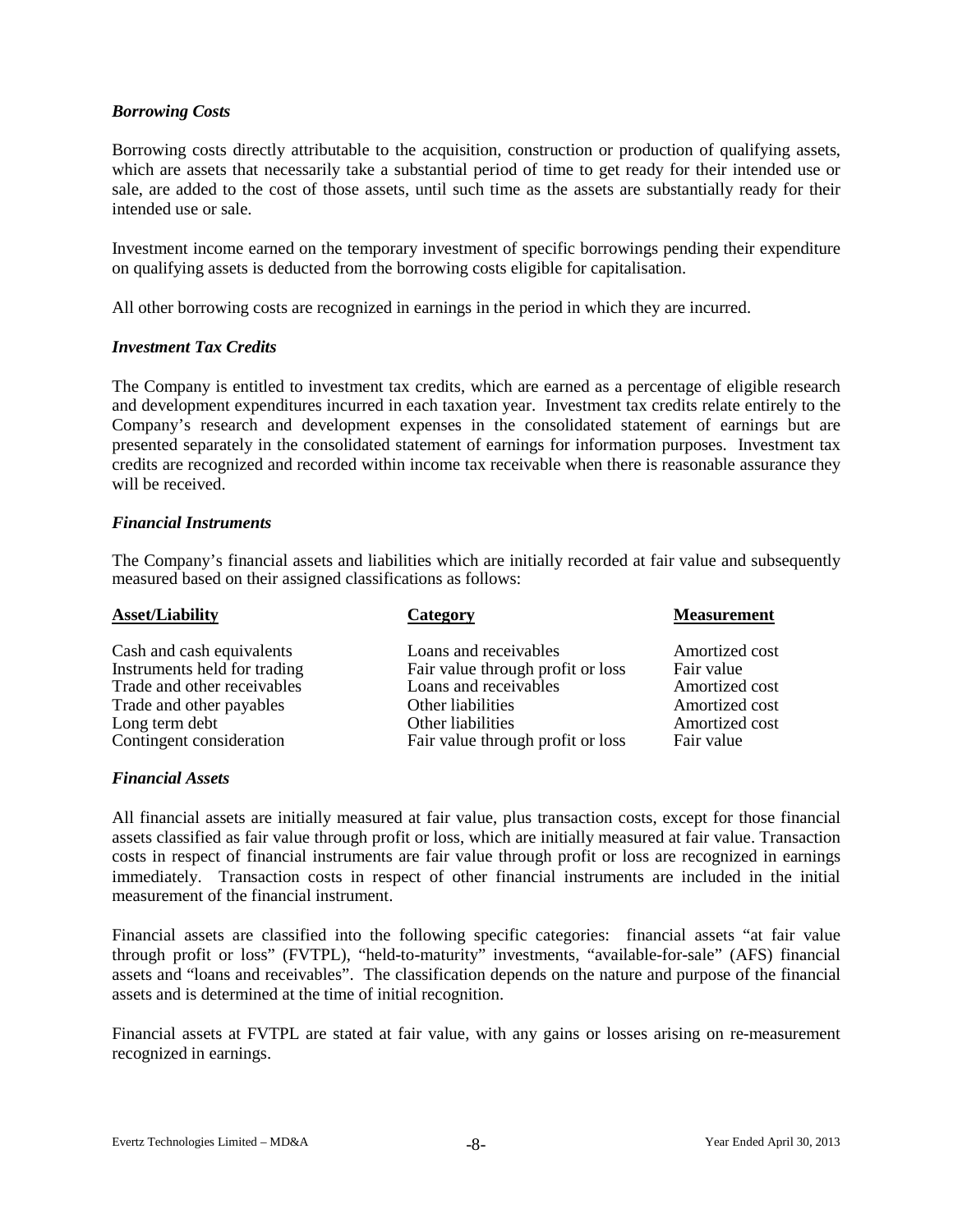#### *Impairment of financial assets*

Financial assets, other than those at FVTPL, are assessed for indicators of impairment at each reporting period. Financial assets are impaired where there is objective evidence that, as a result of one or more events that occurred after the initial recognition of the financial asset, the estimated future cash flows of the investment have been affected. For certain categories of financial assets, such as trade and other receivables, assets that are assessed not to be impaired individually are, in addition, assessed for impairment on a collective basis. Objective evidence of impairment of a financial asset can include a significant or prolonged decline in the fair value of an asset, default or delinquency by a debtor, indication that a debtor will enter bankruptcy or financial re-organization or the disappearance of an active market for a security.

For financial assets carried at amortized cost, the amount of the impairment is the difference between the asset's carrying amount and the present value of estimated future cash flows, discounted at the financial asset's original effective interest rate.

The carrying amount of the financial asset is reduced by the impairment loss directly for all financial assets with the exception of trade receivables, where the carrying amount is reduced through the use of an allowance account. When a trade receivable is considered uncollectible, it is written off against the allowance account. Subsequent recoveries of amounts previously written off are credited against the allowance account. Changes in the carrying amount of the allowance account are recognized in earnings.

#### *Financial liabilities and equity instruments issued by the Company*

Financial liabilities at FVTPL are stated at fair value, with any gains or losses arising on re-measurement recognized in earnings. The net gain or loss recognized in earnings incorporates any interest paid on the financial liability and is included in the "other income and expenses" line item in the consolidated statements of earnings.

An equity instrument is any contract that evidences a residual interest in the assets of an entity after deducting all of its liabilities. Equity instruments issued by the Company are recognized at the proceeds received, net of direct issue costs.

Other financial liabilities, including long term debt, are initially measured at fair value, net of transaction costs. Other financial liabilities are subsequently measured at amortized cost using the effective interest method, with interest expense recognized on an effective yield basis.

#### *Use of Estimates and Judgments*

The preparation of financial statements in conformity with IFRS requires management to make judgments, estimates and assumptions that affect the reported amounts of assets and liabilities and disclosure of contingent assets and liabilities at the date of the financial statements and the reported amounts of revenues and expenses during the year. Consequently, actual results could differ from those estimates. Those estimates and underlying assumptions are reviewed on an ongoing basis. Revisions to accounting estimates are recognized in the period in which the estimate is revised and in any future periods affected. Significant estimates include the determination of the allowance for doubtful accounts for trade receivables, provision for inventory obsolescence, the useful life of property, plant and equipment for depreciation, amortization and evaluation of net recoverable amount of property, plant and equipment, determination of fair value for share-based compensation, evaluating deferred income tax assets and liabilities, the determination of fair value of financial instruments and the likelihood of recoverability determination of implied fair value of goodwill and implied fair value of assets and liabilities for purchase price allocation purposes and goodwill impairment test purposes.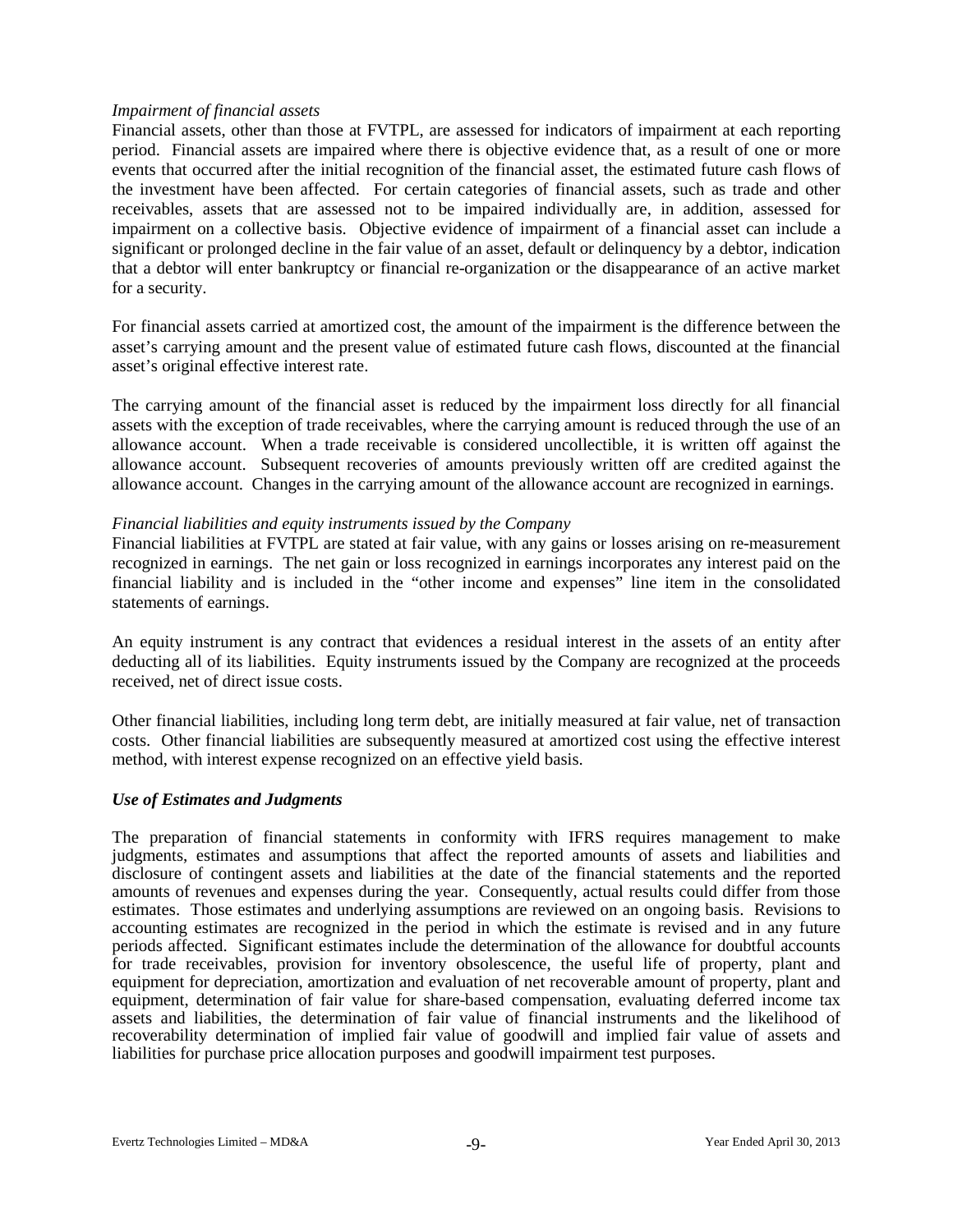Significant items requiring the use of judgment in application of accounting policies and assumptions include the determination of the Canadian dollar as the functional currency, classification of financial instruments, classification of leases, application of the percentage of completion method on long-term contracts, degree of componentization applied when calculating amortization of property, plant and equipment, and identification of cash generating units for impairment testing purposes.

## *Operating Segments*

An operating segment is a component of the Company that engages in business activities from which it may earn revenues and incur expenses, including revenues and expenses that relate to transactions with any of the Company's other components. The Company reviewed its operations and determined that it operates a single reportable segment, the television broadcast equipment market. The single reportable operating segment derives its revenue from the sale of hardware and software solutions including related services, training and commissioning.

#### *Non-current assets held for sale*

Non-current assets that are expected to be recovered primarily through sale rather than through continuing use are classified as held for sale and are not depreciated. Immediately before classification as held for sale, the assets are remeasured in accordance with the Company's accounting policies. The assets are measured at the lower of their carrying amount and fair value less cost to sell. Impairment losses on initial classification as held for sale and subsequent gains or losses on remeasurement are recognized in profit or loss. Gains are not recognized in excess of any cumulative impairment loss.

#### **New and Revised IFRSs Issued but Not Yet Effective**

Following is a listing of amendments, revisions and new International Financial Reporting Standards issued but not yet effective. Unless otherwise indicated, earlier application is permitted. The Company has not yet determined the impact of the changes to the adoption of the following standards.

# *Financial Instruments*

IFRS 7, Financial instruments: Disclosures ("IFRS 7") was amended by the IASB in December 2011 to amend the disclosure requirements in IFRS 7 to require information about all recognized financial instruments that are offset in accordance with paragraph 42 of IAS 32 Financial Instruments: Presentation. The amendments also require disclosure of information about recognized financial instruments subject to enforceable master netting arrangements and similar agreements even if they are not set off under IAS 32. The amendments to IFRS 7 are effective for annual periods beginning on or after January 1, 2013.

IFRS 9, Financial instruments ("IFRS 9") was issued by the IASB on November 12, 2009 and October 2010, and will replace IAS 39 Financial Instruments: Recognition and Measurement ("IAS 39"). IFRS 9 introduces new requirements for the financial reporting of financial assets and financial liabilities. IFRS 9 is effective for annual periods beginning on or after January 1, 2015.

IAS 32, Financial instruments: Presentation ("IAS 32") was amended by the IASB in December 2011 to clarify certain aspects of the requirements on offsetting. The amendments focus on the criterion that an entity currently has a legally enforceable right to set off the recognized amounts and the criterion that an entity intends either to settle on a net basis or to realize the asset and settle the liability simultaneously. The amendments to IAS 32 are effective for annual periods beginning on or after January 1, 2014.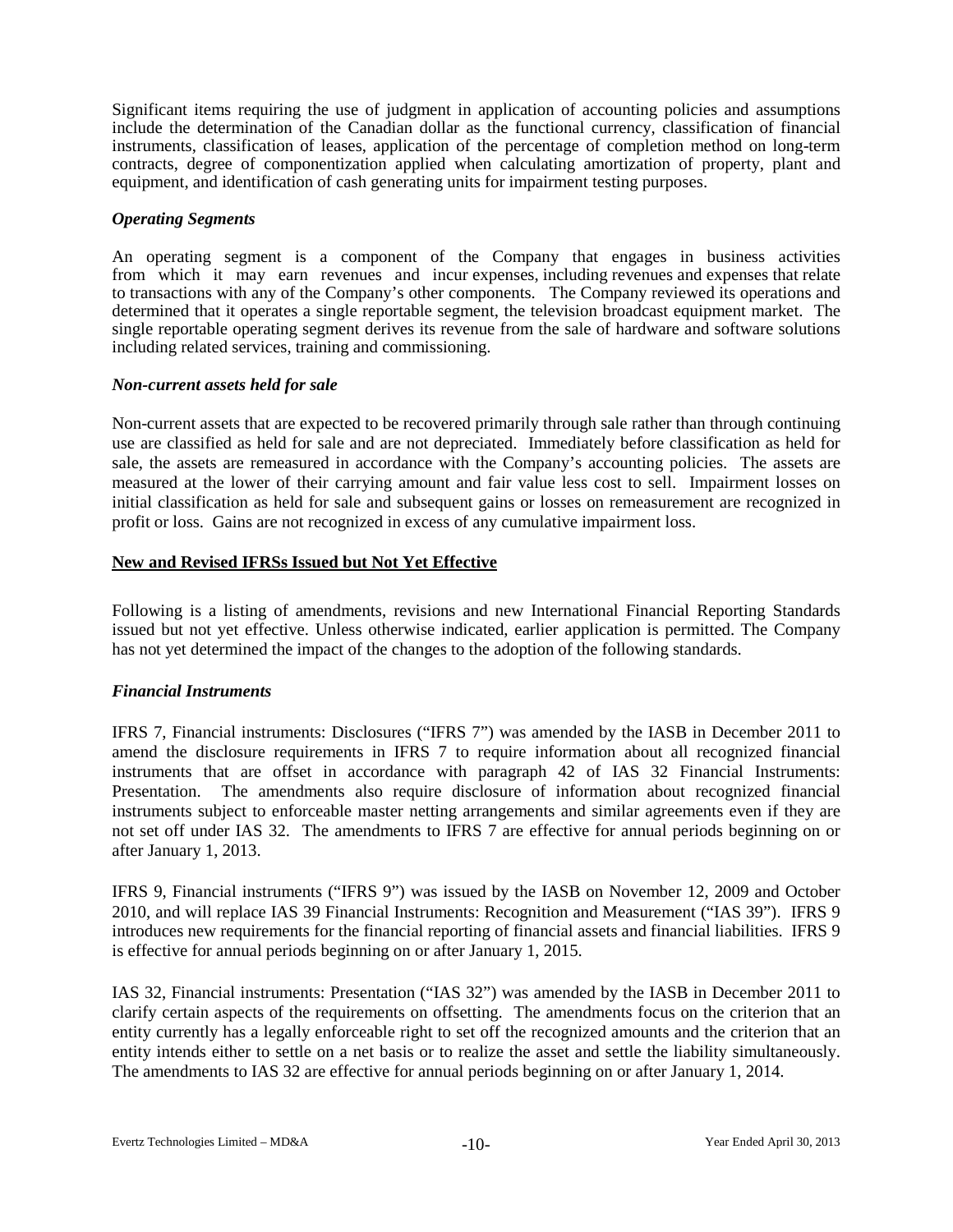## *Consolidated Financial Statements*

IFRS 10, *Consolidated Financial Statements* ("IFRS 10") establishes principles for the presentation and preparation of consolidated financial statements when an entity controls one or more other entities. IFRS 10 replaces the consolidation requirements in SIC-12, *Consolidation – Special Purpose Entities* and IAS 27, *Consolidated and Separate Financial Statements.* IFRS 10 is effective for annual periods beginning on or after January 1, 2013.

## *Disclosure of Interests in Other Entities*

IFRS 12, *Disclosure of Interests in Other Entities* ("IFRS 12") is a new and comprehensive standard on disclosure requirements for all forms of interests in other entities, including subsidiaries, joint arrangements, associates and unconsolidated structured entities. IFRS 12 is effective for annual periods beginning on or after January 1, 2013.

#### *Fair Value Measurements*

IFRS 13, *Fair Value Measurements* ("IFRS 13") provides new guidance on fair value measurement and disclosure requirements. IFRS 13 is effective for annual periods beginning on or after January 1, 2013.

#### *Presentation of Financial Statements*

Amendments to IAS 1, *Presentation of Financial Statements* ("IAS 1"), which are effective for annual periods beginning on or after July 1, 2012, are to be applied retroactively. The amendments require that an entity present separately the items of other comprehensive income that may be reclassified to profit or loss in the future from those that would never be reclassified to profit or loss.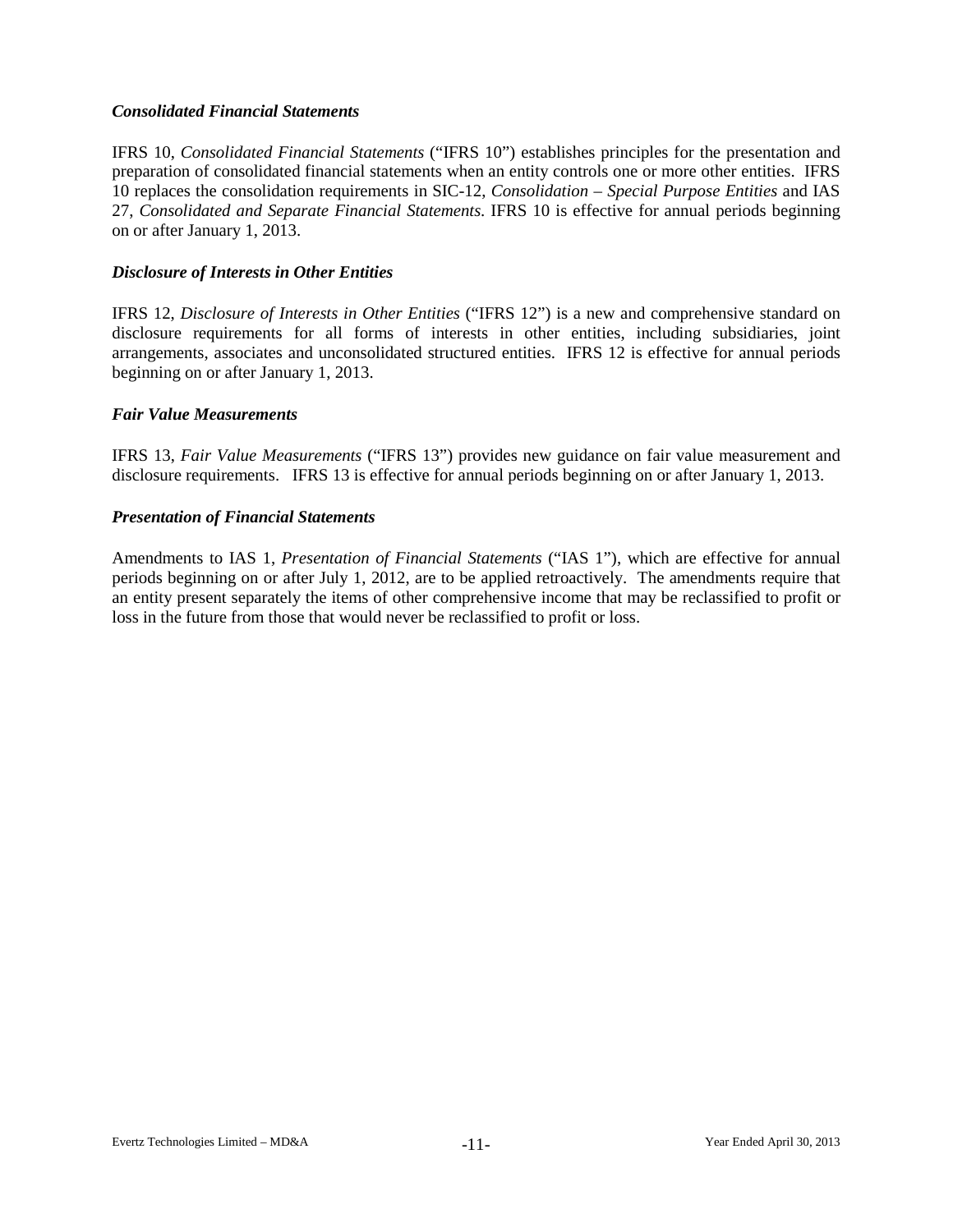# **YEAR END HIGHLIGHTS**

Revenue increased to \$316.3 million for the year ended April 30, 2013 as compared to \$293.4 million for the year ended April 30, 2012.

Net earnings for the year ended April 30, 2013 were \$65.2 million as compared to \$60.0 million for the year ended April 30, 2012. Fully-diluted earnings per share were \$0.88 for the year ended April 30, 2013 as compared to \$0.81 for the year ended April 30, 2012.

Gross margin during the year ended April 30, 2013 was 57.5% as compared to 56.6% for the year ended April 30, 2012.

Selling and administrative expenses for the year ended April 30, 2013 was \$53.1 million compared to the year ended April 30, 2012 of \$47.1 million. As a percentage of revenue, selling and administrative expenses totaled 16.8% for the year ended April 30, 2013 as opposed to 16.1% for the year ended April 30, 2012.

Research and development ("R&D") expenses increased by \$8.7 million or approximately 19.6% compared to the year ended April 30, 2012.

Cash and instruments held for trading were \$220.7 million and working capital was \$352.2 million as at April 30, 2013 as compared to cash and instruments held for trading of \$185.7 million and working capital of \$325.7 million as at April 30, 2012.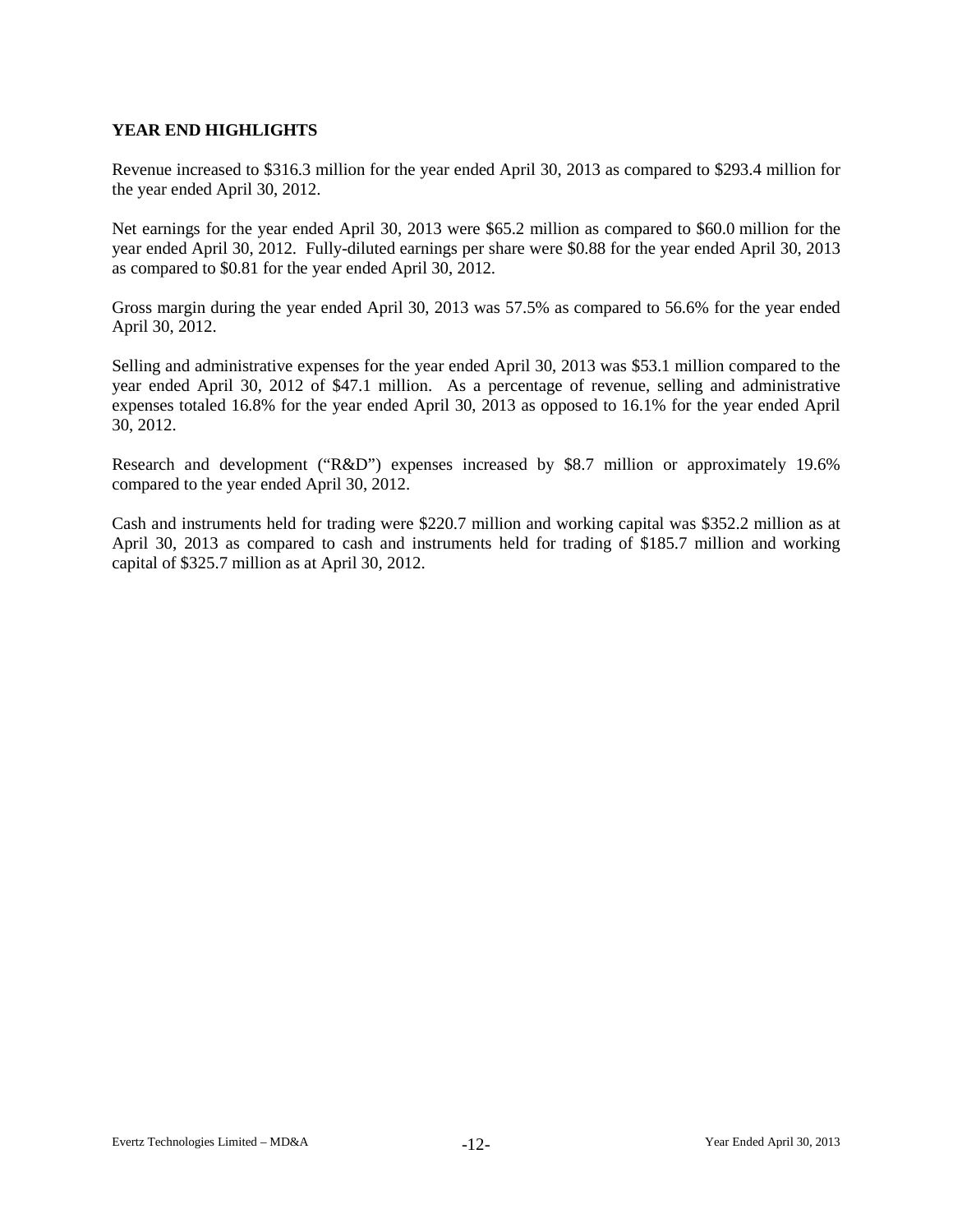# **Selected Consolidated Financial Information**

(in thousands of dollars except earnings per share and share data)

|                                                       |                    | <b>Year Ended</b>  |                    |
|-------------------------------------------------------|--------------------|--------------------|--------------------|
|                                                       |                    | April 30,          |                    |
|                                                       | 2013               | 2012               | 2011               |
| Revenue                                               | \$<br>316,305      | \$<br>293,400      | \$<br>309,259      |
| Cost of goods sold                                    | 134,439            | 127,232            | 130,950            |
| Gross margin                                          | 181,866            | 166,168            | 178,309            |
| Expenses                                              |                    |                    |                    |
| Selling and administrative                            | 53,106             | 47,118             | 37,583             |
| General                                               | 5,366              | 6,788              | 6,680              |
| Research and development                              | 52,851             | 44,200             | 35,719             |
| Investment tax credits                                | (13, 178)          | (9,872)            | (8, 410)           |
| Foreign exchange (gain) loss                          | (3,037)            | (2, 342)           | 2,592              |
|                                                       | 95,108             | 85,892             | 74,164             |
|                                                       | 86,758             | 80,276             | 104,145            |
| Finance income                                        | 2,383              | 1,915              | 1,080              |
| Finance costs                                         | (559)              | (197)              | (187)              |
| Other income and expenses                             | 264                | (154)              | 3,308              |
| Earnings before income taxes                          | 88,846             | 81,840             | 108,346            |
| Provision for income taxes                            |                    |                    |                    |
| Current                                               | 21,816             | 21,669             | 29,207             |
| Deferred                                              | 1,867              | 215                | 880                |
|                                                       | 23,683             | 21,884             | 30,087             |
| Net earnings for the year                             | \$<br>65,163       | \$<br>59,956       | \$<br>78,259       |
| Net earnings attributable to non-controlling interest | 573                | 416                | 545                |
| Net earnings attributable to shareholders             | 64,590             | 59,540             | 77,714             |
| Net earnings for the year                             | \$<br>65,163       | \$<br>59,956       | \$<br>78,259       |
| Earnings per share                                    |                    |                    |                    |
| Basic                                                 | \$<br>0.88         | \$<br>0.81         | \$<br>1.05         |
| Diluted                                               | \$<br>0.88         | \$<br>0.81         | \$<br>1.04         |
|                                                       |                    |                    |                    |
| <b>Consolidated Balance Sheet Data</b>                |                    | As at              |                    |
|                                                       |                    | April 30,          |                    |
|                                                       | 2013               | 2012               | 2011               |
| Cash and instruments held for trading                 | \$<br>220,668      | \$<br>185,669      | \$<br>192,025      |
| Inventory                                             | 111,619<br>352,164 | 109,211<br>325,677 | 106,422<br>326,029 |
| Working capital<br>Total assets                       | 465,307            | 431,864            | 410,511            |
| Shareholders' equity                                  | 406,797            | 378,417            | 372,209            |
|                                                       |                    |                    |                    |
| Number of common shares outstanding:                  |                    |                    |                    |
| Basic                                                 | 73,632,566         | 73,225,786         | 74,470,606         |
| Fully-diluted                                         | 78,246,966         | 77,904,086         | 78,577,206         |
| Weighted average number of shares outstanding:        |                    |                    |                    |
| Basic                                                 | 73,300,647         | 73,612,759         | 73,989,997         |
| Fully-diluted                                         | 73,816,338         | 73,812,767         | 74,879,139         |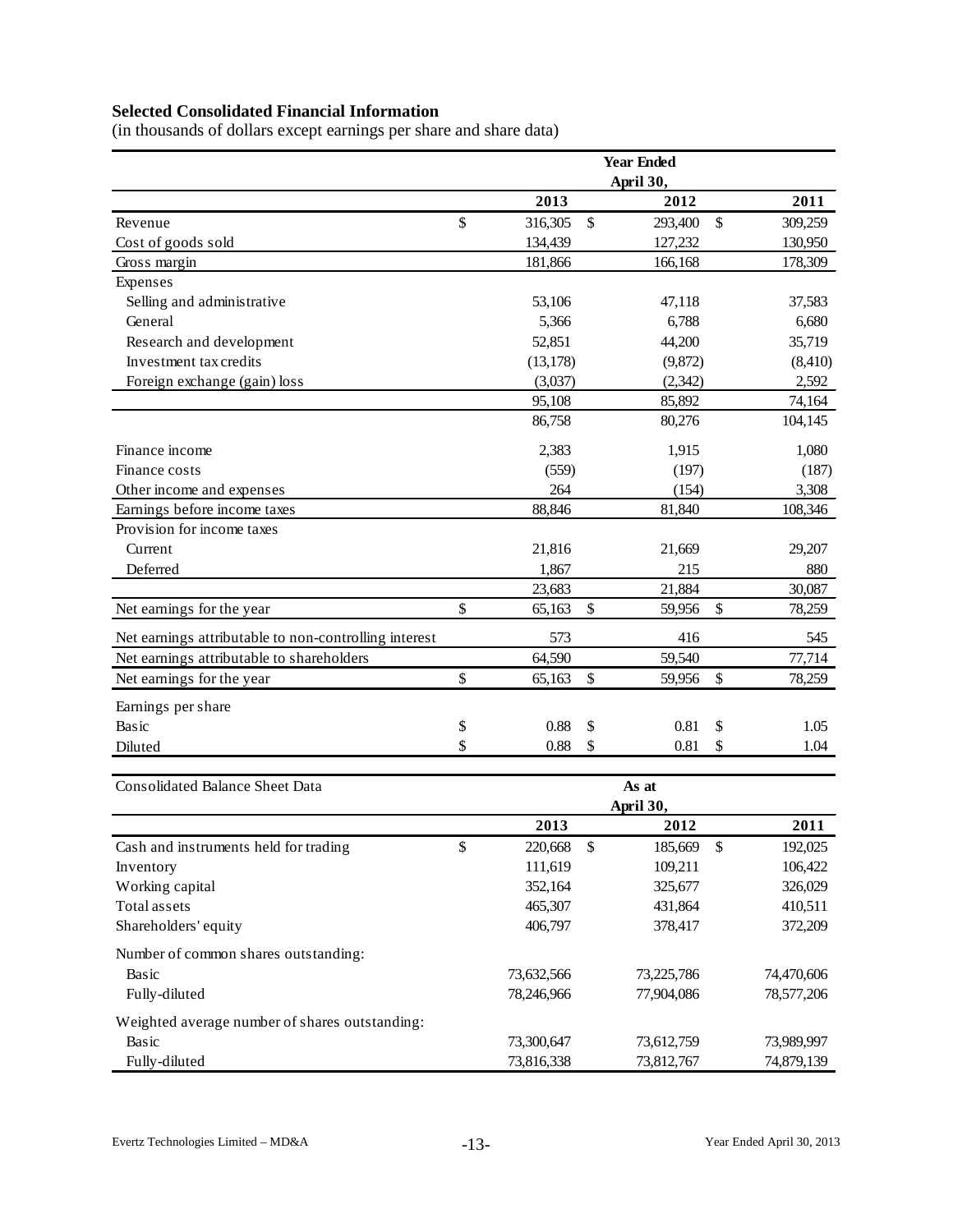#### **Consolidated Statement of Operations Data**

(in thousands of dollars except earnings per share and share data)

|                                                       | 2013       | 2012       | 2011       |
|-------------------------------------------------------|------------|------------|------------|
| Revenue                                               | 100.0%     | 100.0%     | 100.0%     |
| Cost of goods sold                                    | 42.5%      | 43.4%      | 42.3%      |
| Gross margin                                          | 57.5%      | 56.6%      | 57.7%      |
| Expenses                                              |            |            |            |
| Selling and administrative                            | 16.8%      | 16.1%      | 12.1%      |
| General                                               | 1.6%       | 2.3%       | 2.2%       |
| Research and development                              | 16.7%      | 15.1%      | 11.6%      |
| Investment tax credits                                | $(4.2\%)$  | $(3.3\%)$  | $(2.7\%)$  |
| Foreign exchange (gain) loss                          | $(1.0\%)$  | $(0.8\%)$  | $0.8\%$    |
|                                                       | 30.1%      | 29.4%      | 24.0%      |
| Earnings before undernoted                            | 27.4%      | 27.2%      | 33.7%      |
| Finance income                                        | 0.8%       | 0.7%       | 0.3%       |
| Finance costs                                         | $(0.2\%)$  | $(0.0\%)$  | $(0.1\%)$  |
| Other income and expenses                             | 0.1%       | $(0.0\%)$  | 1.1%       |
| Earnings before income taxes                          | 28.1%      | 27.9%      | 35.0%      |
| Provision for income taxes                            |            |            |            |
| Current                                               | 6.9%       | 7.4%       | 9.4%       |
| Deferred                                              | 0.6%       | 0.1%       | 0.3%       |
|                                                       | 7.5%       | 7.5%       | 9.7%       |
| Net earnings for the year                             | 20.6%      | 20.4%      | 25.3%      |
| Net earnings attributable to non-controlling interest | 0.2%       | 0.1%       | 0.2%       |
| Net earnings attributable to shareholders             | 20.4%      | 20.3%      | 25.1%      |
| Net earnings for the year                             | 20.6%      | 20.4%      | 25.3%      |
| Earnings per share:                                   |            |            |            |
| <b>Basic</b>                                          | \$<br>0.88 | \$<br>0.81 | \$<br>1.05 |
| Diluted                                               | \$<br>0.88 | \$<br>0.81 | \$<br>1.04 |

# **REVENUE AND EXPENSES**

#### *Revenue*

The Company generates revenue principally from the sale of its broadcast equipment solutions to content creators, broadcasters, specialty channels and television service providers.

The Company markets and sells its products and services through both direct and indirect sales strategies. The Company's direct sales efforts focus on large and complex end-user customers. These customers have long sales cycles typically ranging from four to eight months before an order may be received by the Company for fulfillment.

The Company monitors revenue performance in two main geographic regions: (i) United States/Canada and (ii) International.

The Company currently generates approximately 50% to 65% of its revenue in the United States/Canada. The Company recognizes the opportunity to more aggressively target markets in other geographic regions and intends to invest in personnel and infrastructure in those markets.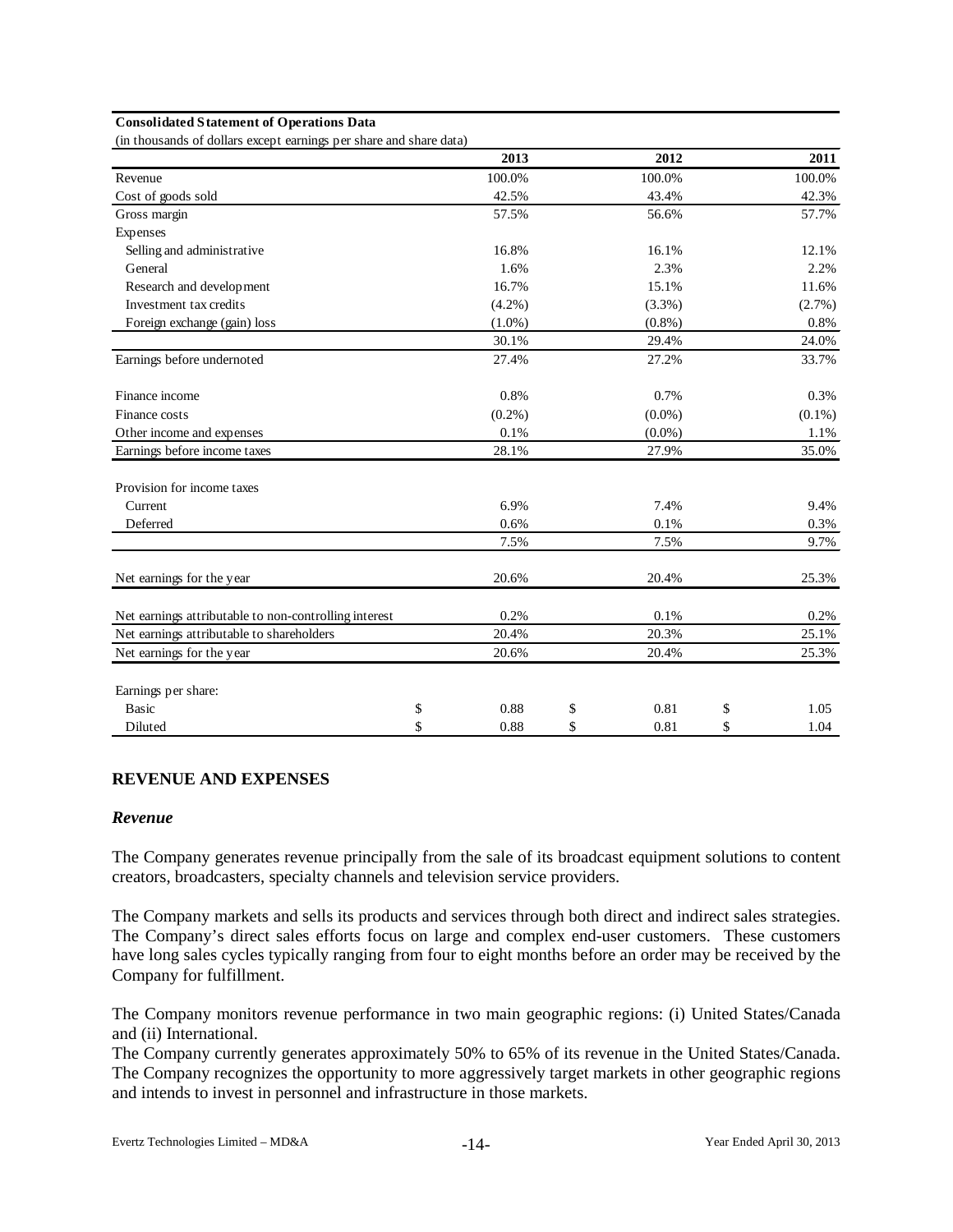While a significant portion of the Company's expenses are denominated in Canadian dollars, the Company collects substantially all of its revenues in currencies other than the Canadian dollar and therefore has significant exposure to fluctuations in foreign currencies, in particular the US dollar. Approximately 70% to 80% of the Company's revenues are denominated in US dollars.

#### *Revenue*

| (In thousands of Canadian dollars) |   |         | <b>Year Ended</b><br>April 30, |         |
|------------------------------------|---|---------|--------------------------------|---------|
|                                    |   | 2013    | 2012                           | 2011    |
| United States/Canada               | J | 173.244 | 149,884                        | 172,110 |
| International                      |   | 143,061 | 143.516                        | 137,149 |
|                                    |   | 316,305 | 293,400                        | 309,259 |

Total revenue for the year ended April 30, 2013 was \$316.3 million, an increase of \$22.9 million as compared to revenue of \$293.4 million for the year ended April 30, 2012.

Revenue in the United States/Canada region increased to \$173.2 million for the year ended April 30, 2013, an increase of 15.6% or \$23.3 million as compared to revenue of \$149.9 million for the year ended April 30, 2012.

Revenue in the International region was \$143.1 million for the year ended April 30, 2013, consistent with revenue of \$143.5 million for the year ended April 30, 2012.

## *Cost of Sales*

Cost of sales consists primarily of costs of manufacturing and assembly of products. A substantial portion of these costs is represented by components and compensation costs for the manufacture and assembly of products. Cost of sales also includes related overhead, certain depreciation, final assembly, quality assurance, inventory management and support costs. Cost of sales also includes the costs of providing services to clients, primarily the cost of service-related personnel.

#### *Gross Margin*

| (In thousands of Canadian dollars) |              | <b>Year Ended</b> |           |         |  |         |  |  |  |  |  |
|------------------------------------|--------------|-------------------|-----------|---------|--|---------|--|--|--|--|--|
|                                    |              |                   | April 30, |         |  |         |  |  |  |  |  |
|                                    | 2012<br>2013 |                   |           |         |  | 2011    |  |  |  |  |  |
| Gross margin                       | J            | 181,866           |           | 166.168 |  | 178,309 |  |  |  |  |  |
| Gross margin % of sales            |              | 57.5%             |           | 56.6%   |  | 57.7%   |  |  |  |  |  |

Gross margin for the year ended April 30, 2013 was \$181.9 million, compared to \$166.2 million for the year ended April 30, 2012. As a percentage of revenue, the gross margin was 57.5% for the year ended April 30, 2013, as compared to 56.6% for the year ended April 30, 2012.

Gross margins vary depending on the product mix, geographic distribution and competitive pricing pressures. For the year ended April 30, 2013 the gross margin, as a percentage of revenue, was in the Company's projected range. The pricing environment continues to be very competitive with substantial discounting by our competition.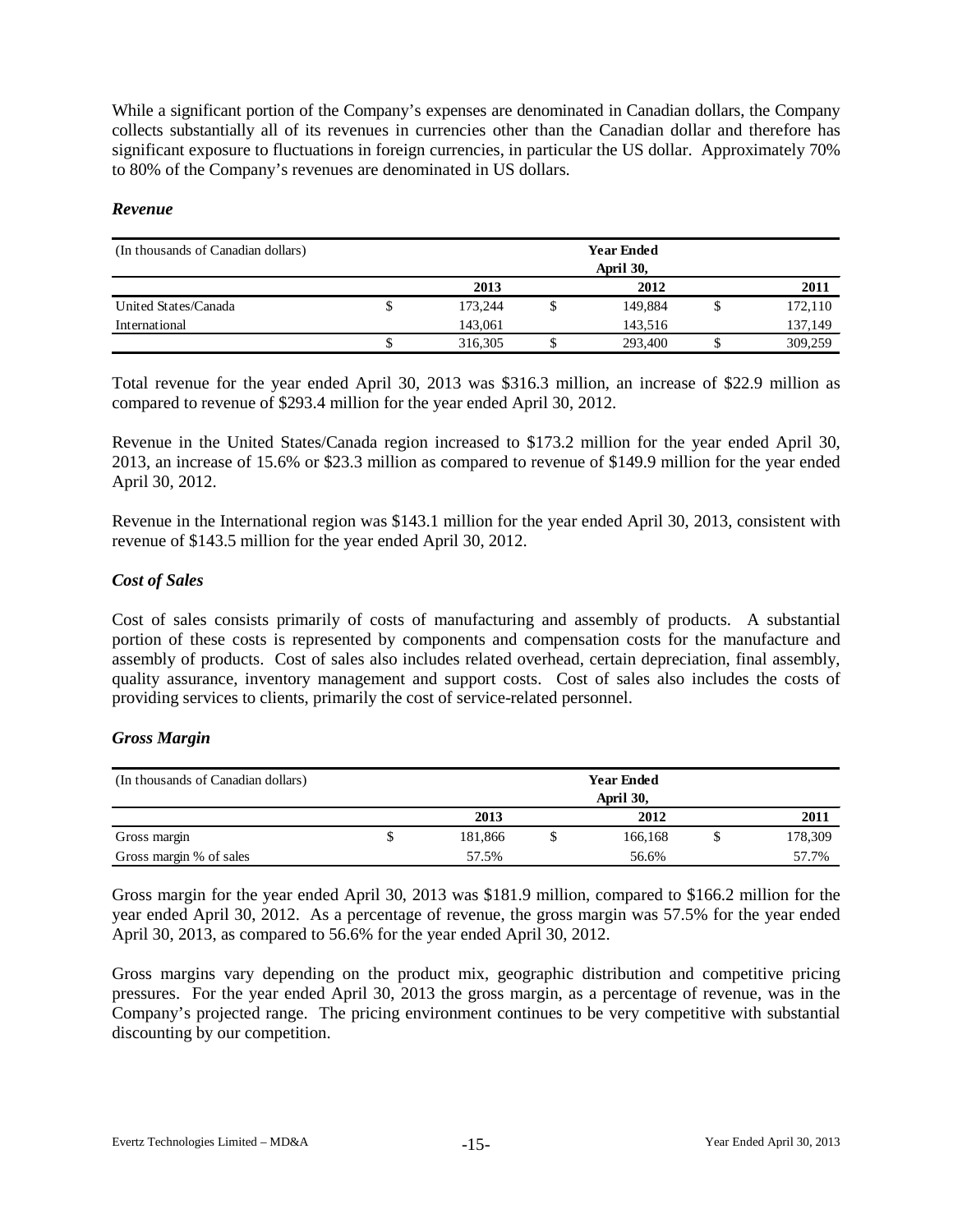The Company expects that it will continue to experience competitive pricing pressures. The Company continually seeks to build its products more efficiently and enhance the value of its product and service offerings in order to reduce the risk of declining gross margin associated with the competitive environment.

## *Operating Expenses*

The Company's operating expenses consist of: (i) selling, administrative and general; (ii) research and development and (iii) foreign exchange.

Selling expenses primarily relate to remuneration of sales and technical personnel. Other significant cost components include trade show costs, advertising and promotional activities, demonstration material and sales support. Selling and administrative expenses relate primarily to remuneration costs of related personnel, legal and professional fees, occupancy and other corporate and overhead costs. The Company also records certain depreciation amortization and share based compensation charges as general expenses. For the most part, selling, administrative and general expenses are fixed in nature and do not fluctuate directly with revenue. The Company's selling expenses tend to fluctuate in regards to the timing of trade shows, sales activity and sales personnel.

The Company invests in research and development to maintain its position in the markets it currently serves and to enhance its product portfolio with new functionality and efficiencies. Although the Company's research and development expenditures do not fluctuate directly with revenues, it monitors this spending in relation to revenues and adjusts expenditures when appropriate. Research and development expenditures consist primarily of personnel costs and material costs. Research and development expenses are presented on a gross basis (without deduction of research and development tax credits). Research and development tax credits associated with research and development expenditures are shown separately under research and development tax credits.

#### (In thousands of Canadian dollars) **2013 2012 2011** Selling and administrative Selling and administrative % of sales 16.8% 16.1% 12.1% 12.1%  **Year Ended April 30,** \$ 53,106 \$ 47,118 \$ 37,583

# *Selling and Administrative*

Selling and administrative expenses excludes stock based compensation, operation of non-production property, plant and equipment, and amortization of intangibles. Selling and administrative expenses for the year ended April 30, 2013 were \$53.1 million or 16.8% of revenue as compared to selling and administrative expenses of \$47.1 million or 16.1% of revenue for the year ended April 30, 2012.

The increase of \$6.0 million for the year was a result of increased sales staff, sales activity and travel expenses associated with new product introductions, the opening of five new offices, the inclusion of operating costs associated with the business acquired in December 2012 and an increase in bad debt expense of \$1.2 million.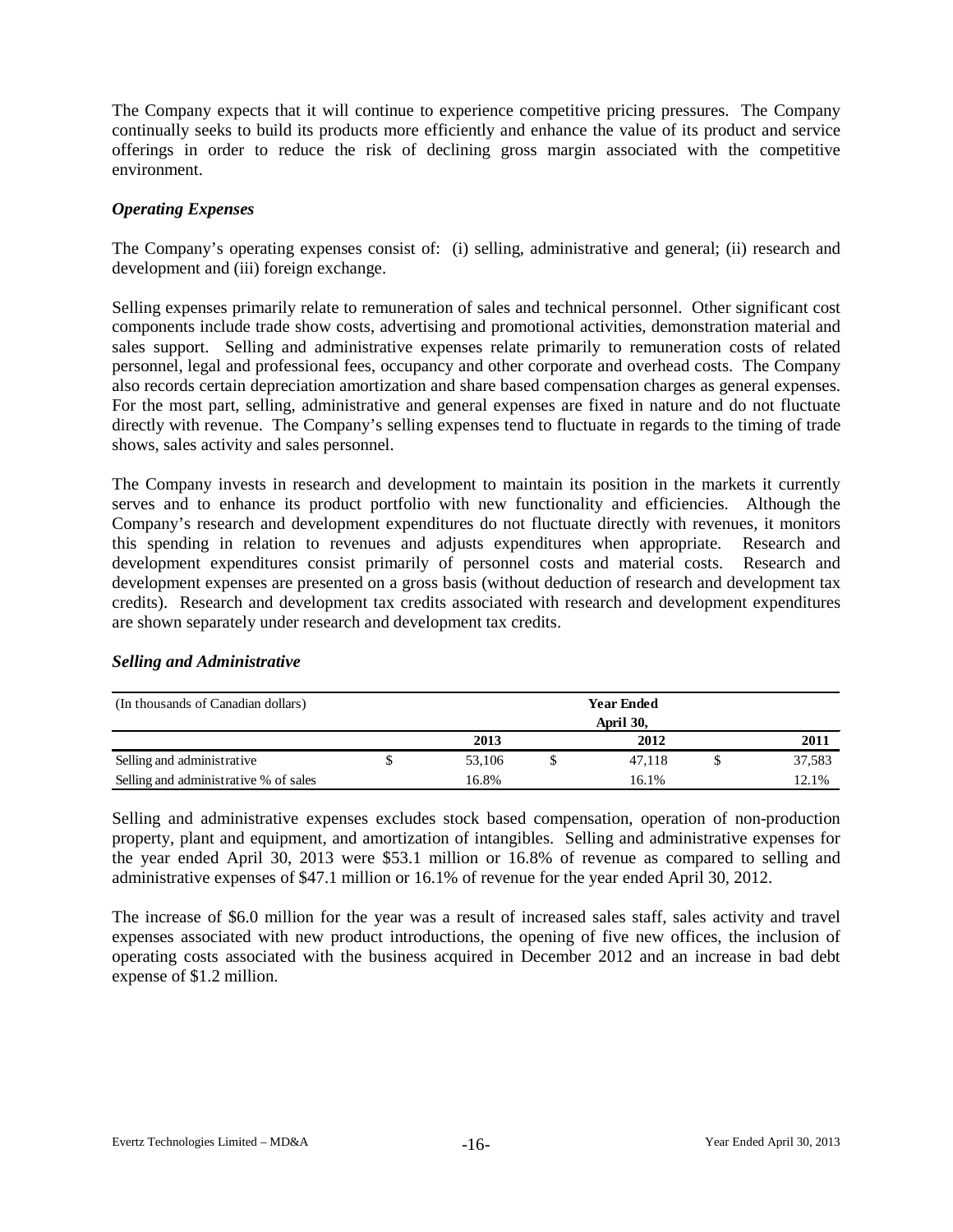#### *Research and Development (R&D)*

| (In thousands of Canadian dollars)  | <b>Year Ended</b> |  |           |  |        |  |  |  |  |  |
|-------------------------------------|-------------------|--|-----------|--|--------|--|--|--|--|--|
|                                     |                   |  | April 30, |  |        |  |  |  |  |  |
|                                     | 2013              |  | 2012      |  | 2011   |  |  |  |  |  |
| Research and development expenses   | 52.851            |  | 44,200    |  | 35.719 |  |  |  |  |  |
| Research and development % of sales | 16.7%             |  | 15.1%     |  | 11.6%  |  |  |  |  |  |

For the year ended April 30, 2013, gross R&D expenses increased to \$52.9 million, an increase of 19.6% or \$8.7 million as compared to an expense of \$44.2 million for the year ended April 30, 2012.

The increase of \$8.7 million was predominantly a result of planned growth of R&D personnel and corresponding increases in materials and prototypes.

#### *Foreign Exchange*

For the year ended April 30, 2013, the foreign exchange gain was \$3.0 million as compared to a foreign exchange gain for the same period ended April 30, 2012 of \$2.3 million.

#### *Finance Income, Finance Costs, Other Income and Expenses*

For the year ended April 30, 2013, finance income, finance costs, other income and expenses netted to a gain of \$2.1 million.

#### **LIQUIDITY AND CAPITAL RESOURCES**

| Liquidity and Capital Resources               | <b>Year Ended</b><br>April 30, |         |    |         |  |  |  |  |  |  |
|-----------------------------------------------|--------------------------------|---------|----|---------|--|--|--|--|--|--|
| (in thousands of dollars except ratios)       |                                |         |    |         |  |  |  |  |  |  |
| Key Balance Sheet Amounts and Ratios:         |                                | 2013    |    | 2012    |  |  |  |  |  |  |
| Cash and instruments held for trading         |                                | 220,668 |    | 185,669 |  |  |  |  |  |  |
| Working capital                               | \$                             | 352.164 | D  | 325,677 |  |  |  |  |  |  |
| Long-term assets                              | \$                             | 64.919  | \$ | 59,702  |  |  |  |  |  |  |
| Long-term debt                                | \$                             | 1,539   | \$ | 1,875   |  |  |  |  |  |  |
| Days sales outstanding in accounts receivable |                                | 66      |    |         |  |  |  |  |  |  |

| Statement of Cash Flow Summary  |    |                   |           |          |  |  |  |  |  |  |  |
|---------------------------------|----|-------------------|-----------|----------|--|--|--|--|--|--|--|
|                                 |    | <b>Year Ended</b> |           |          |  |  |  |  |  |  |  |
|                                 |    |                   | April 30, |          |  |  |  |  |  |  |  |
|                                 |    | 2012              |           |          |  |  |  |  |  |  |  |
| Operating activities            | Φ  | 89,610            | Φ         | 66,643   |  |  |  |  |  |  |  |
| Investing activities            | Φ  | (14,550)          | \$        | (12,079) |  |  |  |  |  |  |  |
| Financing activities            | \$ | (40, 146)         | \$        | (56,229) |  |  |  |  |  |  |  |
| Net increase (decrease) in cash |    | 34,993            | ъ         | (2,170)  |  |  |  |  |  |  |  |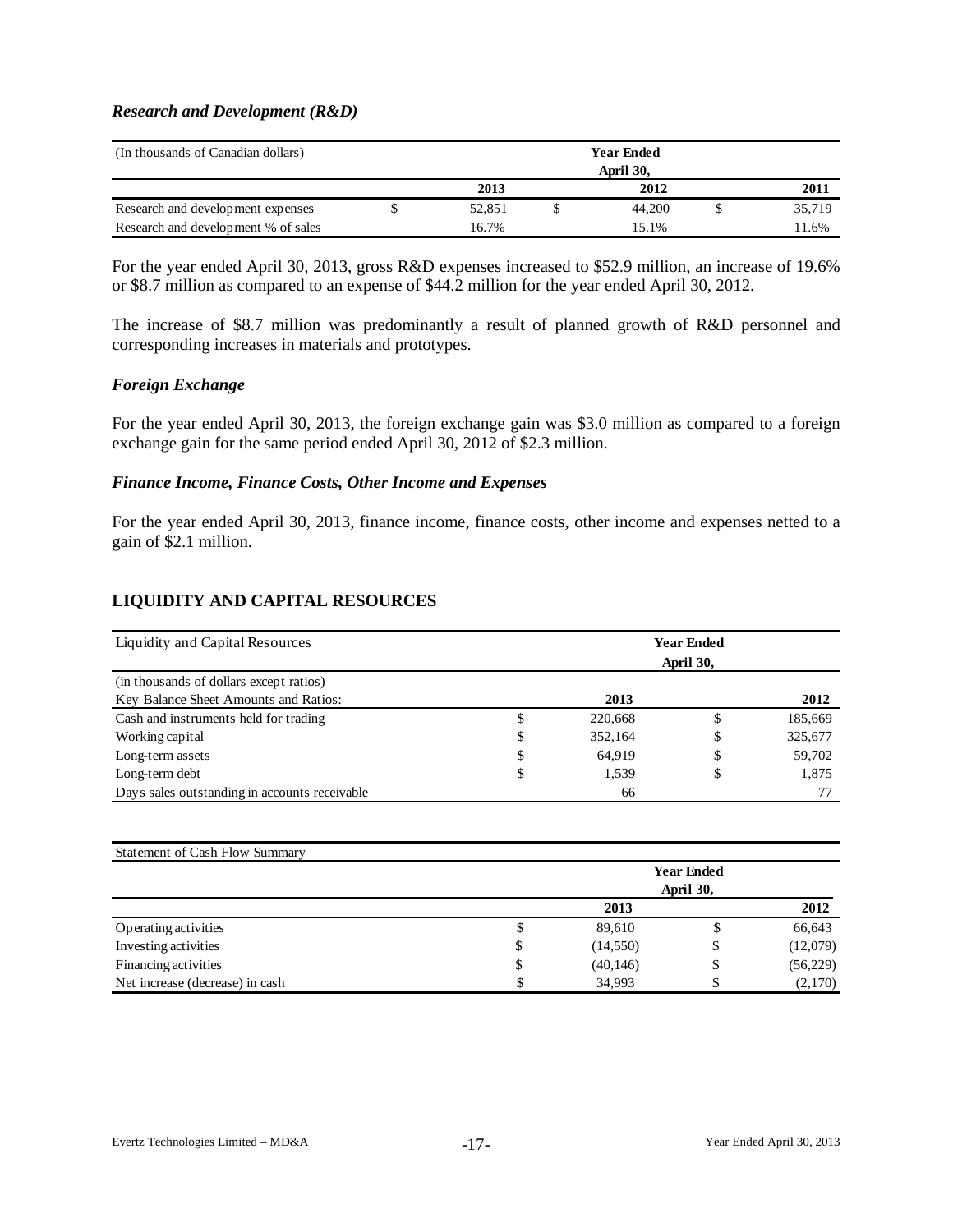## *Operating Activities*

For the year ended April 30, 2013, the Company generated cash from operations of \$89.6 million, compared to \$66.6 million for the year ended April 30, 2012. Excluding the effects of the changes in non-cash working capital and current taxes, the Company generated cash from operations of \$78.6 million for the year ended April 30, 2013, an increase of \$5.6 million compared to \$73.0 million for the year ended April 30, 2012.

#### *Investing Activities*

The Company used cash from investing activities of \$14.6 million for the year ended April 30, 2013 which was predominantly the investment of a technology based company for \$3.8 million net of cash and the acquisition of capital assets of \$11.0 million, compared to cash used of \$12.1 million for the year ended April 30, 2012.

#### *Financing Activities*

For the year ended April 30, 2013, the Company used cash from financing activities of \$40.1 million, which was principally driven dividends paid of \$42.9 million, capital stock repurchases of \$4.2 million and offset by the issuance of capital stock pursuant to the Company Stock Option Plan of \$8.0 million.

# **WORKING CAPITAL**

As at April 30, 2013, the Company had cash and instruments held for trading of \$220.7 million, compared to \$185.7 million at April 30, 2012.

The Company had working capital of \$352.2 million as at April 30, 2013 compared to \$325.7 million as at April 30, 2012.

The Company believes that the current balance in cash and instruments held for trading plus future cash flow from operations will be sufficient to finance growth and related investment and financing activities in the foreseeable future.

Day sales outstanding in accounts receivable were 66 days at April 30, 2013 as compared to 77 for April 30, 2012.

# **SHARE CAPITAL STRUCTURE**

Authorized capital stock consists of an unlimited number of common and preferred shares.

|                                       |            | <b>Year Ended</b> |
|---------------------------------------|------------|-------------------|
|                                       |            | April 30,         |
|                                       | 2013       | 2012              |
| Common shares                         | 73,632,566 | 73,225,786        |
| Stock options granted and outstanding | 4,614,400  | 4,678,300         |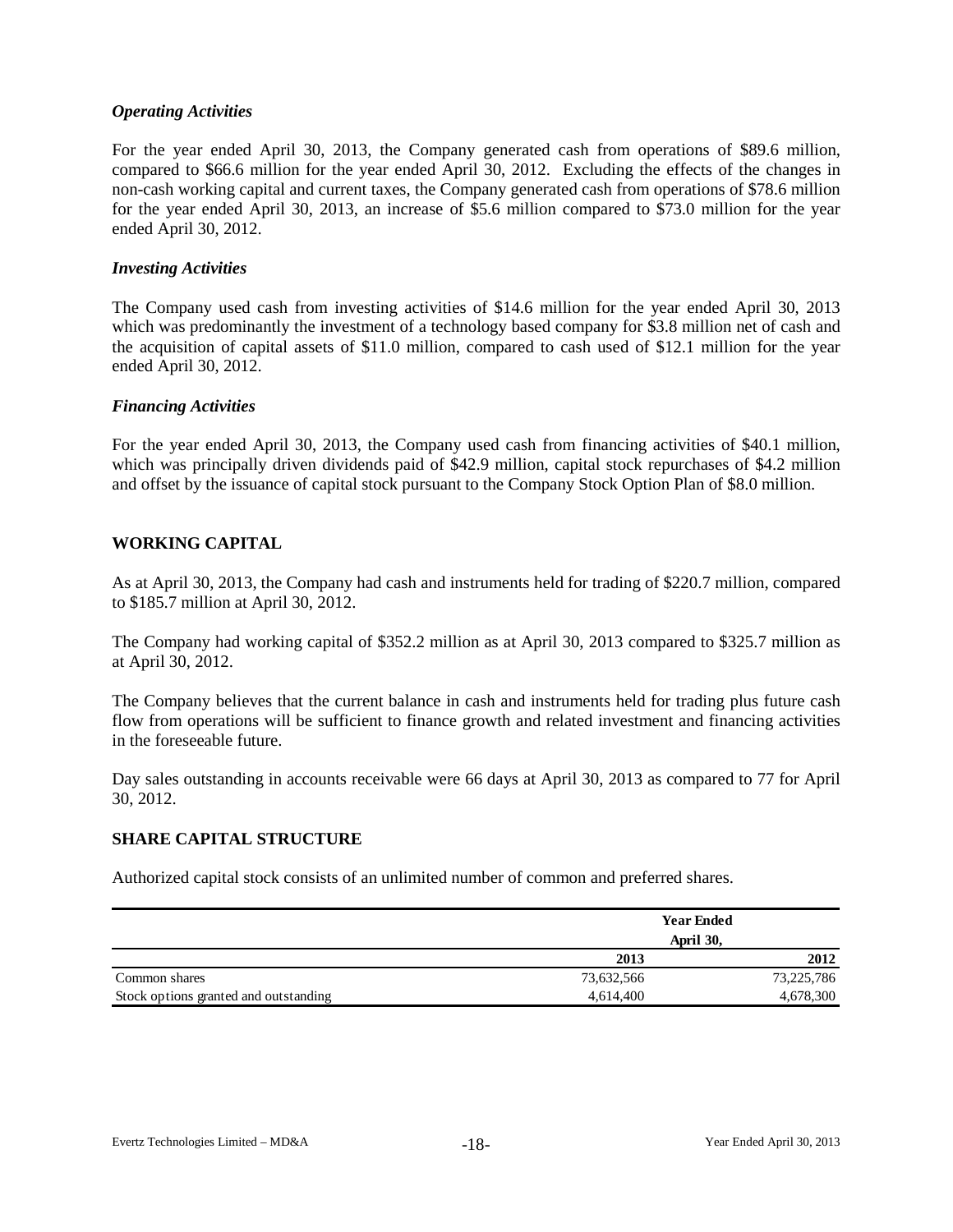# **FINANCIAL INSTRUMENTS**

The Company's financial instruments consist of cash, instruments held for trading, trade and other receivables, trade and other payables and long term debt. Unless otherwise noted, it is management's opinion that the Company is not exposed to significant interest or credit risks arising from these financial instruments. The Company estimates that except for instruments held for trading, the fair value of these instruments approximates the carrying values due to their short-term nature.

## *Fair values and classification of financial instruments:*

The following summarizes the significant methods and assumptions used in estimating the fair values of financial instruments:

- I. The fair values of instruments held for trading is maintained level one hierarchy and are determined by the quoted market values for each of the investments in an active market at the reporting date. Gains and losses are included in interest and other income.
- II. Contingent consideration is level three hierarchy. Liability has not changed since the acquisition.
- III. The carrying amounts of cash, trade and other receivables, trade and other payables approximate their fair value due to the short-term nature of these financial instruments. The carrying amount of long term debt approximates its fair value as it incurs interest at a variable rate adjusted for changes in the market rate.

#### **CONTRACTUAL OBLIGATIONS**

The following table sets forth the Company's contractual obligations as at April 30, 2013:

|                      |   | Payments Due by Period |  |                  |  |           |  |           |            |       |  |  |  |  |
|----------------------|---|------------------------|--|------------------|--|-----------|--|-----------|------------|-------|--|--|--|--|
| (In thousands)       |   | Total                  |  | Less than 1 Year |  | 2-3 Years |  | 4-5 Years | Thereafter |       |  |  |  |  |
| Operating leases     |   | 18.836                 |  | 3.452            |  | 6.118     |  | 5.615     |            | 3,651 |  |  |  |  |
| Other long-term debt | ¢ | .929                   |  | 390              |  | 550       |  | 335       |            | 654   |  |  |  |  |
|                      |   | 20,765                 |  | 3.842            |  | 6.668     |  | 5.950     |            | 4.305 |  |  |  |  |

# **OFF-BALANCE SHEET FINANCING**

The Company does not have any off-balance sheet arrangements.

# **RELATED PARTY TRANSACTIONS**

In the normal course of business, we may enter into transactions with related parties. These transactions occur under market terms consistent with the terms of transactions with unrelated arms-length third parties. The Company continues to lease a premise from a company in which two shareholders' each indirectly hold a 10% interest, continues to lease a facility from a company in which two shareholders each indirectly hold a 20% interest, continues to lease a facility for manufacturing where two shareholders indirectly own 100% interest, continues to lease a facility from a company in which two shareholders each indirectly own a 35% interest and continues to lease a facility with a director who indirectly owns 100%.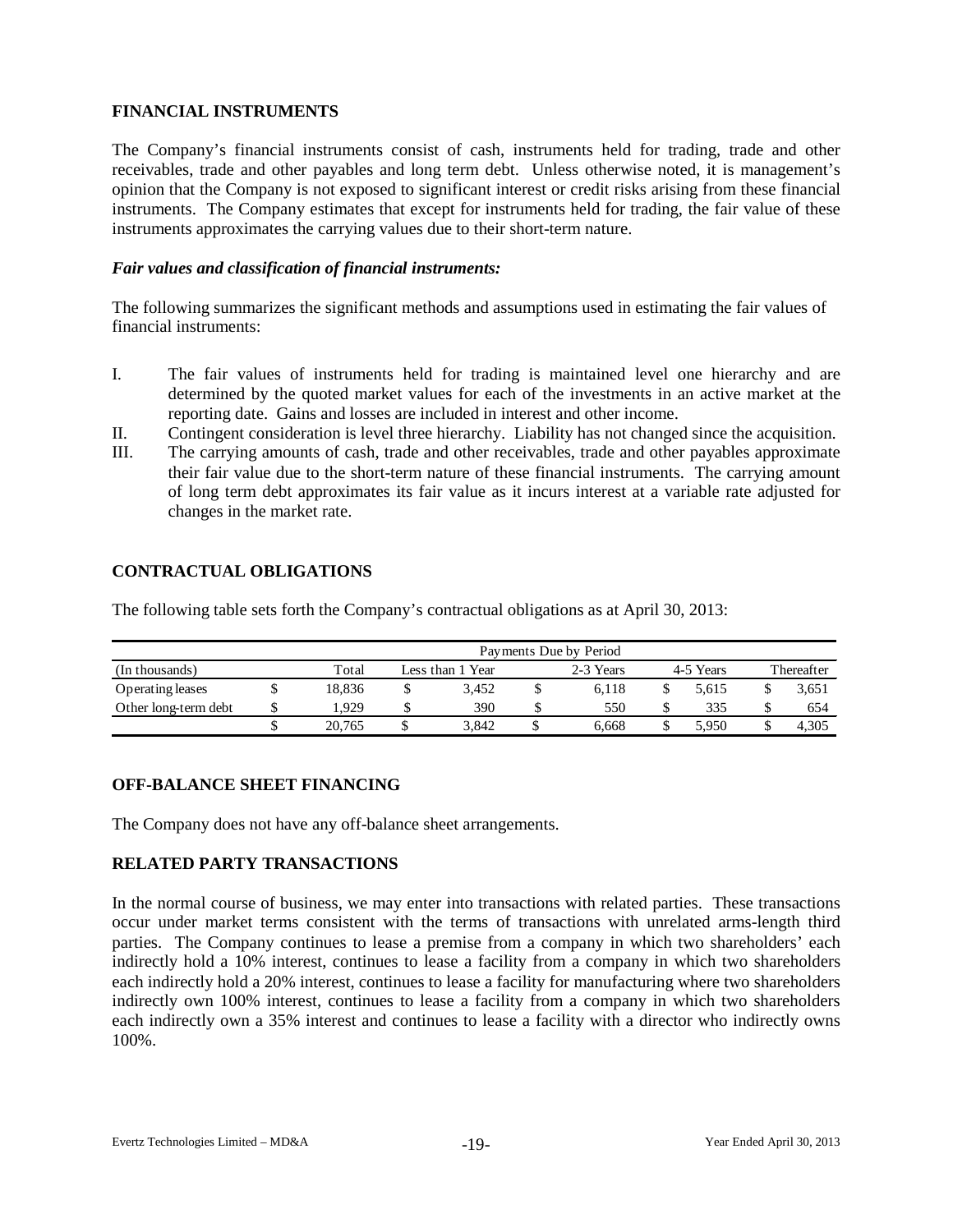# **SELECTED CONSOLIDATED QUARTERLY FINANCIAL INFORMATION**

The following table sets out selected consolidated financial information for each of the eight quarters ended April 30, 2013. In the opinion of management, this information has been prepared on the same basis as the audited consolidated financial statements. The operating results for any quarter should not be relied upon as any indication of results for any future period.

|                                  |             |            | <b>Ouarter Ending</b> |                      |          |          |          |          |          |          |          |          |          |          |
|----------------------------------|-------------|------------|-----------------------|----------------------|----------|----------|----------|----------|----------|----------|----------|----------|----------|----------|
| (In thousands)                   |             | 2013       |                       | 2012                 |          |          |          |          |          |          | 2011     |          |          |          |
| (Unaudited)                      | Apr $30$    | Jan $31$   |                       | Oct 31               |          | July 31  |          | Apr $30$ |          | Jan 31   |          | Oct 31   |          | July 31  |
| <b>Sales</b>                     | \$65,415    | \$71,771   |                       | \$83,158             |          | \$95,961 |          | \$76,340 |          | \$71,445 |          | \$70,487 |          | \$75,128 |
| Cost of goods sold               | 28,336      | 31,499     |                       | 34,298               |          | 40,306   |          | 33,557   |          | 31,283   |          | 30,111   |          | 32,281   |
| Gross margin                     | \$37,079    | \$40,272   |                       | \$48,860             |          | \$55,655 |          | \$42,783 |          | \$40,162 |          | \$40,376 |          | \$42,847 |
| Operating expenses               | 26,557      | 23,164     |                       | 22,966               |          | 22,421   |          | 25,309   |          | 22,805   |          | 18,393   | 19,385   |          |
| Earnings from operations         | \$10,522    | \$17,108   |                       | \$25,894<br>\$33,234 |          | \$17,474 | \$17,357 |          | \$21,983 |          | \$23,462 |          |          |          |
| Non-operating income             | 509         | 872        | 231<br>476            |                      |          | 836      |          | 174      | 165      |          | 389      |          |          |          |
| Earnings before taxes            | \$11,031    | \$17,980   | \$26,125              |                      | \$33,710 | \$18,310 |          | \$17,531 |          | \$22,148 |          | \$23,851 |          |          |
| Net earnings                     | \$<br>8,110 | \$12,984   |                       | \$18,907             |          | \$24,589 |          | \$13,380 |          | \$12,637 |          | \$15,996 | \$17,527 |          |
| Net earnings per share:<br>Basic | \$<br>0.11  | \$<br>0.18 | \$                    | 0.26                 | \$.      | 0.34     | \$       | 0.19     | \$       | 0.17     | \$       | 0.22     | \$       | 0.23     |
| Diluted                          | \$<br>0.11  | \$<br>0.18 | \$                    | 0.26                 | S.       | 0.34     | \$       | 0.18     | \$.      | 0.17     | \$       | 0.22     | \$       | 0.23     |
| Dividends per share:             | \$<br>0.16  | \$<br>0.14 | S                     | 0.14                 | S.       | 0.14     | \$       | 0.14     | \$       | 0.12     | \$       | 0.12     | \$       | 0.12     |

The Companies revenue and corresponding earnings can vary from quarter to quarter depending on the delivery requirements of our customers. Our customers can be influenced by a variety of factors including upcoming sports or entertainment events as well as their access to capital. Net earnings represent net earnings attributable to shareholders.

# **DISCLOSURE CONTROLS AND PROCEDURES**

Management, including the Chief Executive Officer and Chief Financial Officer, has evaluated the effectiveness of the Company's disclosure controls and procedures (as defined in Multilateral Instrument 52-109 of the Canadian Securities Administrators) as of April 30, 2013.

Management has concluded that, as of April 30, 2013, the Company's disclosure controls and procedures were effective to provide reasonable assurance that material information relating to the Company would be made known to them by others within the Company, particularly during the period in which this report was being prepared.

# **INTERNAL CONTROLS OVER FINANCIAL REPORTING**

Management is responsible for and has designed internal controls over financial reporting, or caused it to be designed under management's supervision, to provide reasonable assurance regarding the reliability of financial reporting and the preparation of financial statements for external purposes in accordance with IFRS. Management has concluded that, as of April 30, 2013, the Company's internal controls over financial reporting were effective to provide reasonable assurance regarding the reliability of financial reporting and the preparation of financial statements for external purposes in accordance with IFRS.